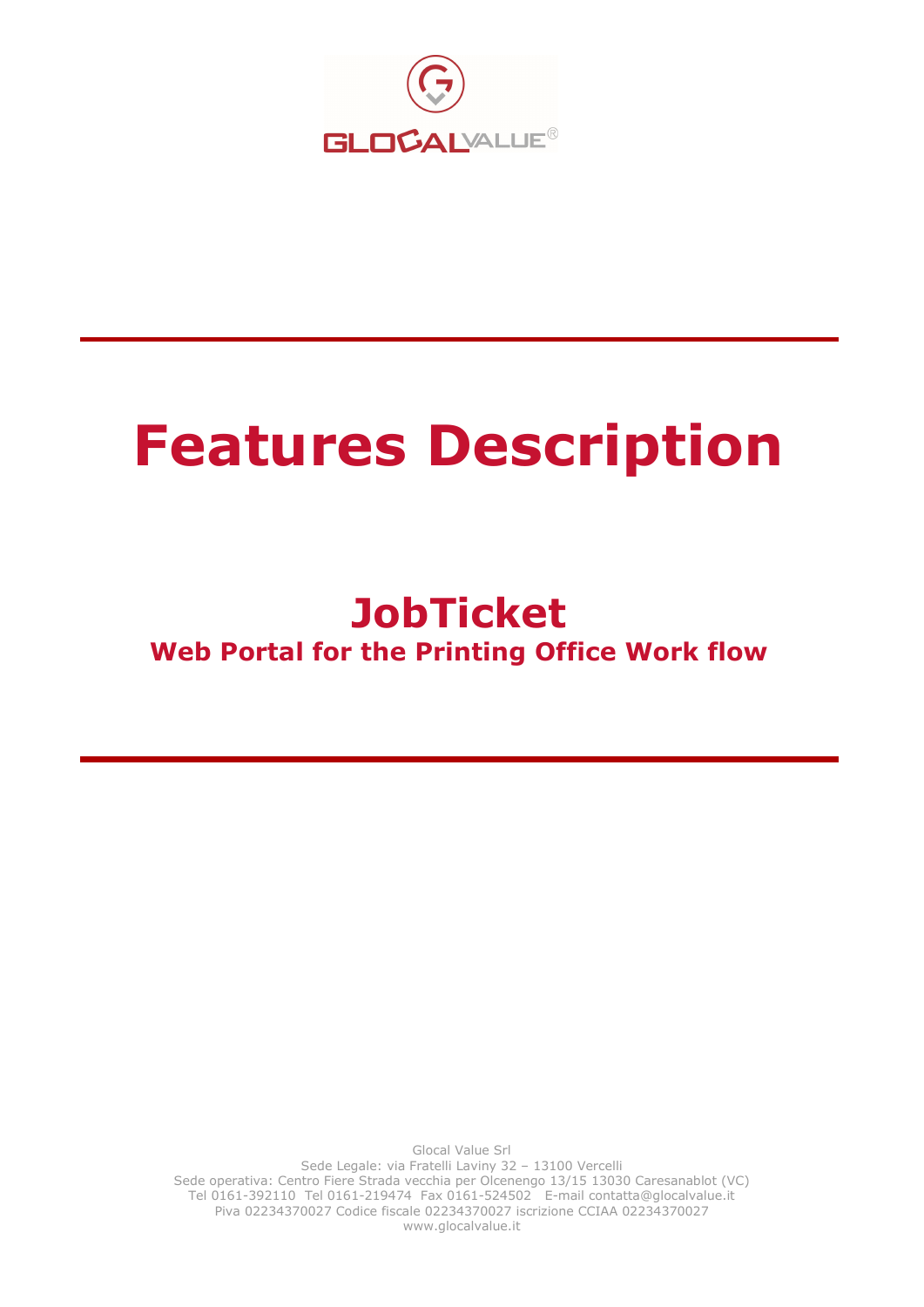

# 1. INDEX

| 1.                | <b>INDEX</b>                                                                     | $\overline{\mathbf{2}}$ |
|-------------------|----------------------------------------------------------------------------------|-------------------------|
|                   | 2. PROJECT CORE AND PURPOSES                                                     | 4                       |
| 2.1               | <b>PURPOSES</b>                                                                  | 4                       |
| З.                | <b>SOLUTION DESCRIPTION</b>                                                      | 5                       |
| 3.1<br>3.2<br>3.3 | <b>SOFTWARE DESCRIPTION</b><br><b>LOGIN</b><br><b>WORKFLOW</b>                   | 5<br>5<br>6             |
|                   | <b>3.4 TICKET STATES</b>                                                         | $\overline{\mathbf{z}}$ |
| <u>4.</u>         | <b>FUNCTIONALITIES AND VERSIONING</b>                                            | 8                       |
| 4.1               | <b>STANDARD VERSIONING</b>                                                       | 8                       |
|                   | 4.1.1 USER MANAGEMENT AND CSV FILE IMPORT<br>4.1.2 USERS' ROLE MANAGEMENT        | 8                       |
|                   | 4.1.3 COMPANY'S PROFILE MANAGEMENT                                               | 9<br>10                 |
| 4.1.4             | PRINTING OFFICE MANAGEMENT                                                       | 10                      |
| 4.1.5             | PRODUCT MANAGEMENT                                                               | 10                      |
| 4.1.6             | REPORT                                                                           | 11                      |
|                   | 4.1.7 PRODUCTS ORDERING                                                          | 11                      |
| 4.1.8             | PROGRESS JOB MANAGEMENT                                                          | 12                      |
| 4.1.9             | <b>EMAIL NOTIFICATION</b>                                                        | 12                      |
|                   | <b>4.2 ADVANCED VERSIONING</b>                                                   | 12                      |
|                   | 4.2.1 QUOTE REQUEST MANAGEMENT                                                   | 13                      |
| 4.2.2             | MANDATE TO USERS                                                                 | 13                      |
| 4.2.3             | COST CENTRE AND COMMISSION MANAGEMENT                                            | 13                      |
|                   | 4.2.4 REPORT EXPORT IN CSV AND EXCEL FORMAT                                      | 14                      |
| 4.2.5             | AUTOMATIC CALCULATION OF UPLOADED DOCUMENT PAGES                                 | 14                      |
| 4.2.6             | COST AND PRICE MANAGEMENT                                                        | 14                      |
| 4.2.7             | AUTOMATIC PROCEDURE FOR CLOSED TICKETS' FILES CANCELLATION                       | 14                      |
| 4.2.8             | INVOICE CODES MANAGEMENT                                                         | 14                      |
|                   | 4.2.9 PRINTING OFFICE BACKUP                                                     | 15                      |
|                   | 4.2.10 APPROVAL FLOW                                                             | 15                      |
|                   | 4.2.11 WAREHOUSE MANAGEMENT                                                      | 15                      |
|                   | <b>4.3 ADDITIONAL MODULES</b>                                                    | 16                      |
|                   | 4.3.1 LDAP USERS' SYNCHRONIZATION                                                | 16                      |
| 4.3.2             | DYNAMIC PRODUCTS MANAGEMENT                                                      | 17                      |
| 4.3.3             | ACCOUNTING SOFTWARE INTEGRATION                                                  | 17                      |
| 4.3.4             | "LIBRARY" MODULE TO SELECT FROM IMPORTED FILE REPOSITORY THE FILES TO BE PRINTED |                         |
|                   | 18                                                                               |                         |

**Società Allegato off Data Rev. Rif Interno Pagina**<br>2022 5.0 Lorenzo Gozzi 2 di 25 Lorenzo Gozzi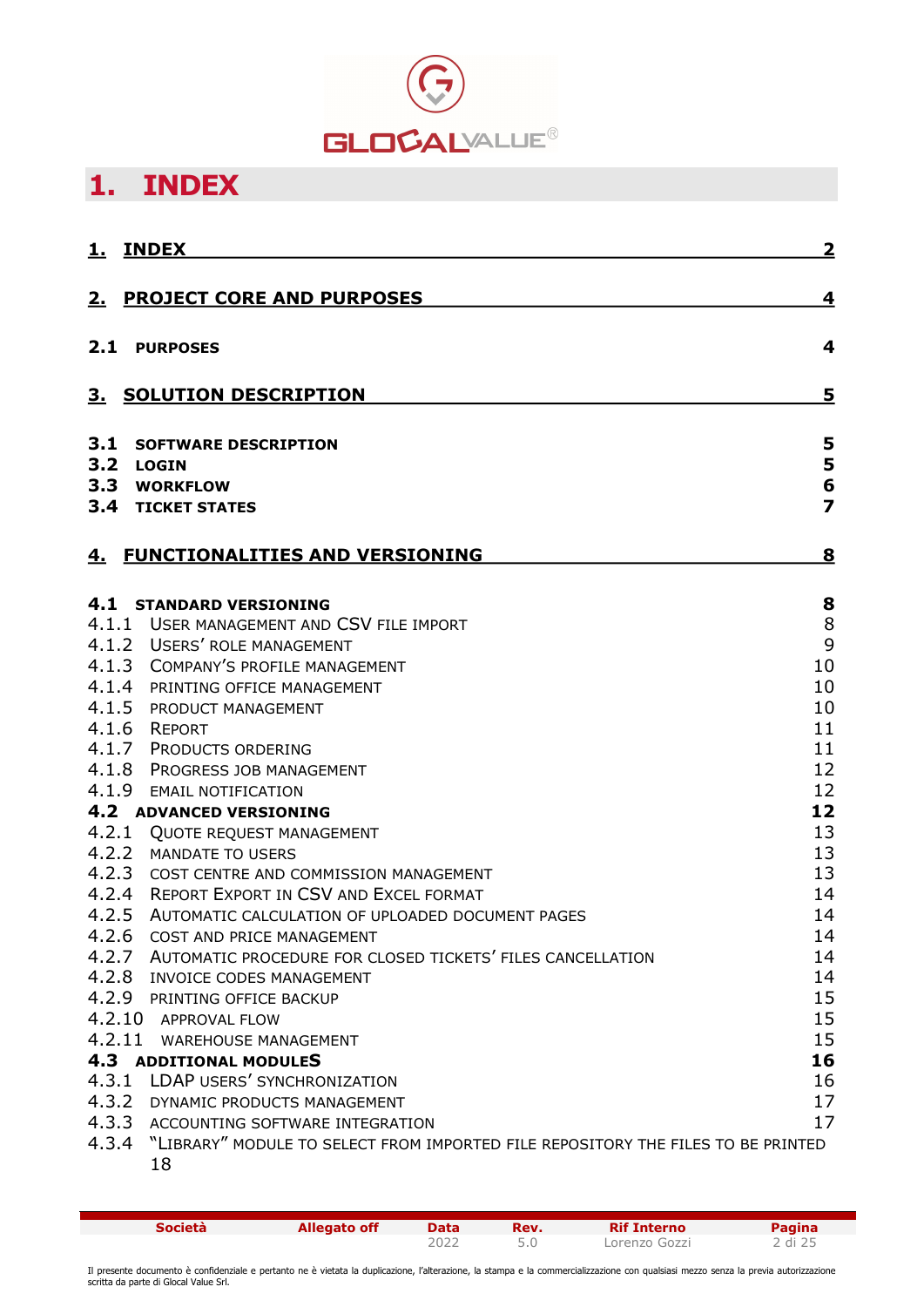

|     | 5. SETUP AND CONFIGURATION      | 19        |
|-----|---------------------------------|-----------|
|     |                                 |           |
| 5.1 | <b>SOLUTION SETUP</b>           | 19        |
| 5.2 | <b>PORTAL CONFIGURATION</b>     | 19        |
| 5.3 | <b>LICENCE</b>                  | 20        |
| 6.  | <b>REQUIREMENT</b>              | <u>21</u> |
| 6.1 | <b>HW REQUIREMENT</b>           | 21        |
| 6.2 | <b>SW REQUIREMENT</b>           | 21        |
|     | <b>6.3 SYSTEM CONFIGURATION</b> | 22        |
|     | <b>6.4 SUPPORTED BROWSER</b>    | 23        |
| 7.  | <b>FUNCTIONALITIES RECAP</b>    | 24        |

| <b>Società</b> | Allegato off | Data | Rev. | <b>Rif Interno</b> | Pagina  |
|----------------|--------------|------|------|--------------------|---------|
|                |              |      |      | Lorenzo Gozzi      | 3 di 25 |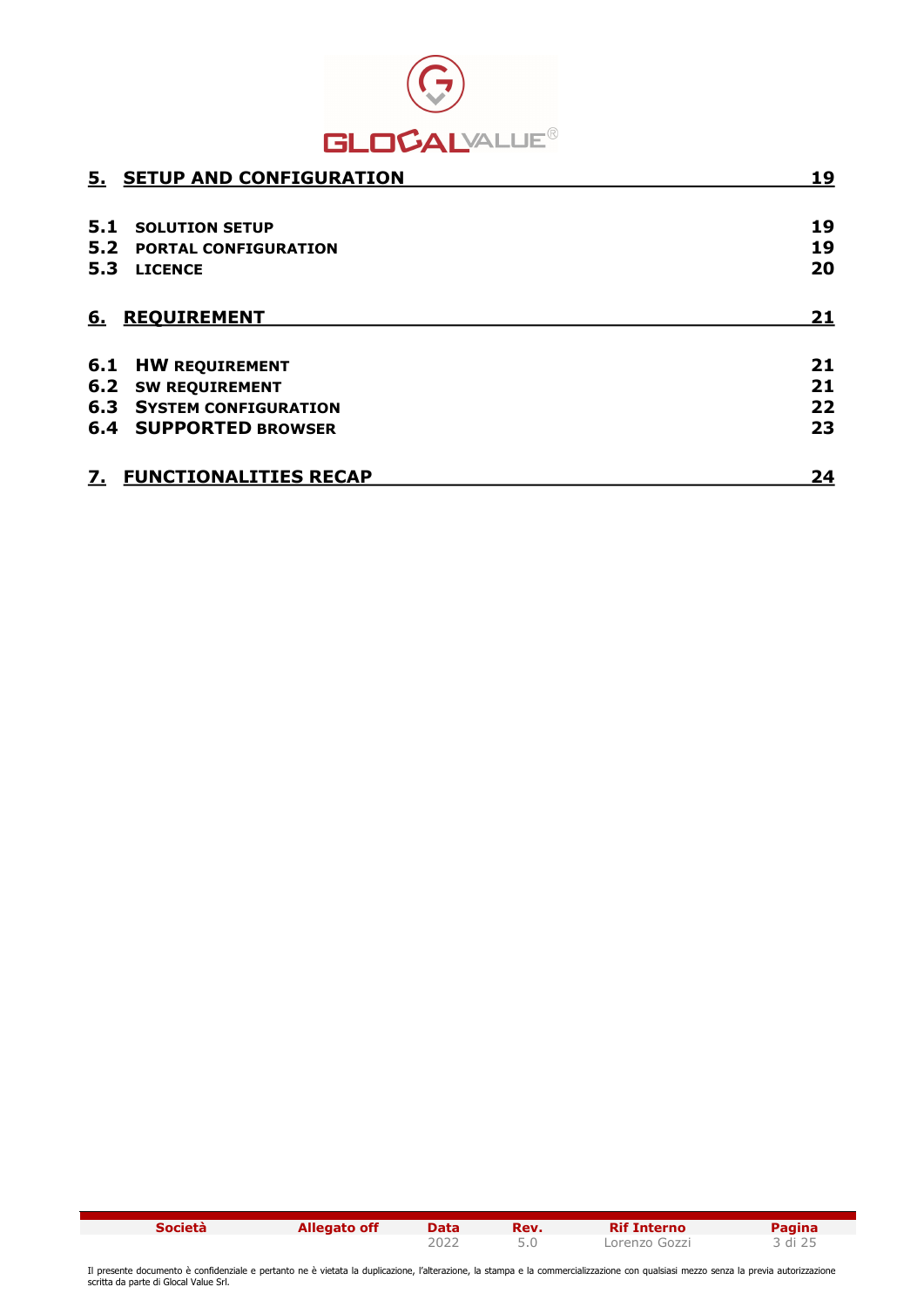

## 2. PROJECT CORE AND PURPOSES

#### 2.1 PURPOSES

JobTicket is a web portal designed to manage the printing office workflow by opening a "Job **Ticket**" and uploading the files to be printed.

In details, the software provides a web interface, reachable by an internet browser from a workstation in the company network, using which a user can open (or modify) a JobTicket, uploading document if necessary.

Each user, according to access rights, will be able to use the web portal, choosing the processing type, the desired properties and the number of pieces, then uploading the files and sending the JobTicket to the related printing office.

The printing office, receiving a new JobTicket, will take charge of it, modifying the data in JobTicket portal if necessary and delivering the material to users according to the company's guidelines.

The portal administrators will be able to manage all the Job Tickets and, in case of need, to correct or update it; in addiction, they will be able to configure the portal, creating users, products etc. and to create and export reports.

The web portal will provide the email notification of tickets' opening or updating; the web interface can manage concurrently accesses.

The Job Ticket's solution is composed by the followings:

- Web portal
- Database
- Service which allows to activate some web-services, used directly by web pages or schedulable by need

JobTicket can support the distributed installation (on several servers).

| Società | <b>Allegato off</b> | Data | Rev. | <b>Rif Interno</b> | Pagina  |
|---------|---------------------|------|------|--------------------|---------|
|         |                     |      |      | Lorenzo Gozzi      | 4 di 25 |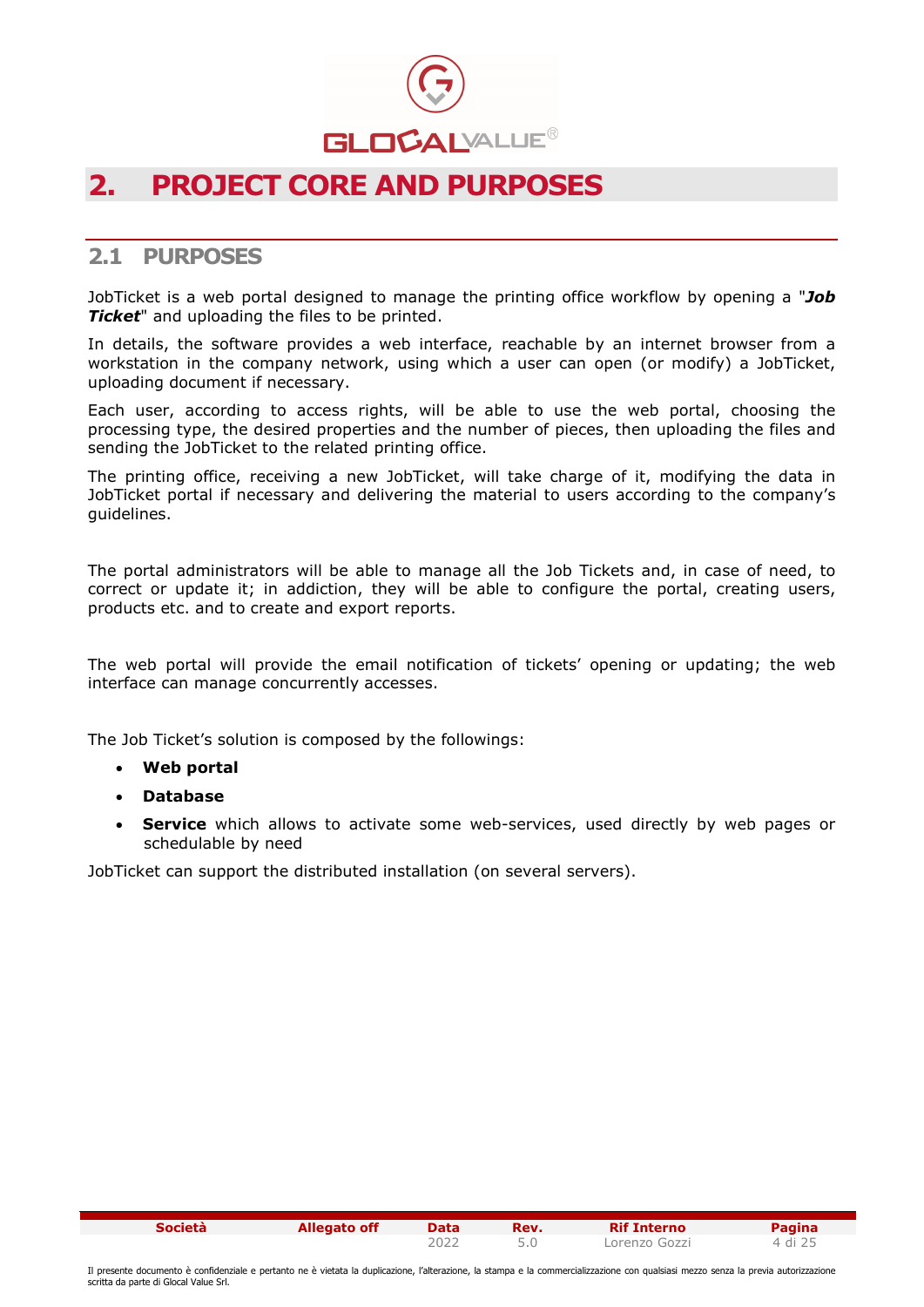

# 3. SOLUTION DESCRIPTION

#### 3.1 SOFTWARE DESCRIPTION

JobTicket software is a web portal, reachable by an internet browser to a web address like:

#### http://<nome\_server>/jobticket

Each user can have two different kinds of authentication: the first using the domain username and password (not default method, but configurable on request), the second using proper username and password.

Once accessed the portal, each user according to his profile, will be able to use the functionality of JobTicket.

JobTicket' s portal users can be divided in three macro-categories:

- Standard Users: can open a new Job Ticket in its own name and modify it until it's not assigned to the printing office; they can create an order choosing the components and send it to the related printing office.
- Administrator users: can perform the following operations:
	- $\circ$  can open a new Job Ticket in its own name or on behalf of another user and modify it also after the assignment to the printing office
	- $\circ$  can manage the portal configuration: company, division, pricing list, users (creation and rights management), product creation, etc.
	- o can display the tickets' report and export (Excel format)
- Printing Office Users: can perform the following operations: can manage the Job Tickets related to the own printing office, changing the state and downloading the files to be used for printing. These users can also display administrators reports, filtering data related to their profile

**N.B.** the solution allows the creation of additional profiles for providing possible needs.

#### 3.2 LOGIN

The default login system is made by entering username (email) and dedicated password; the credentials are created by an administrator.

If the password will be lost, it's possible to recover it by entering the email address, receiving an email with a link for resetting it and an email with the new password to access the web portal.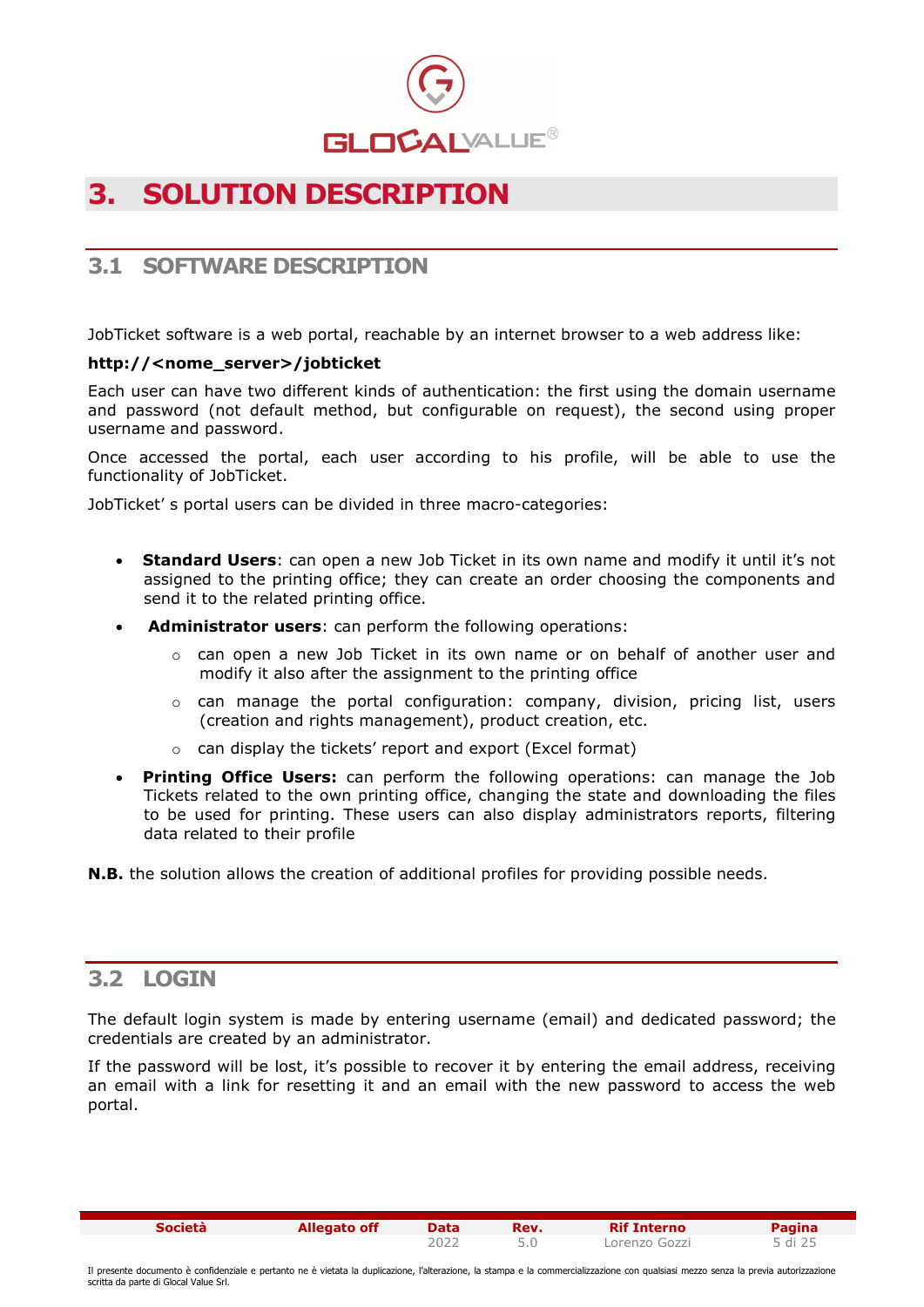

It could be possible to integrate Active directory access management and, if necessary, to use Single Sign-on automatic recognition.

The access to Job Ticket's portal will be configured in one the following (depending on hosting environment):

- login using domain username and password: for users who can automatically authenticate in LDAP
- automatic login using SSO: for users who can automatically authenticate in LDAP
- login using dedicated username and password: for users not in the domain, having proper username and password to be used in job Ticket's portal

Each user, once logged in, will be able to visualize the home page with all the functionalities according to the profile.

#### 3.3 WORKFLOW

Each user, once logged in, will be able to visualize his own tickets, monitoring the progress and the state change (this can be set up only by the Administrators or by the printing office users).

To create a new order for the printing office (composed by one or more job tickets), the user will open a ticket following these steps:

- Order type selection (standard order, customized processing, dynamic product, etc.)
- Family of processing selection, to individuate more easily the final product to order
- Product selection
- Product properties selection (colour, F/B, paper format, binding, etc.) depending on product configuration
- User data and ticket: delivery date, user (if standard user it will be set up automatically, if administrator it will be possible to choose between all users), company reference, cost centre and commission (if present), printing office, notes
- Files upload (if necessary for customized job
- Cost and price recap (if enabled and modifiable for administrators)

Once filled the ticket, this will be in state "in composition" in the user's cart in a new order automatically created according to the order type. The order will remain in the cart in "standby" until it will be confirmed and sent to the printing office.

Any other ticket having the same order type and being composed before the order confirmation will be placed in the same order.

Any ticket will be modifiable by the user until in the cart, once confirmed it will be modifiable only by the administrators.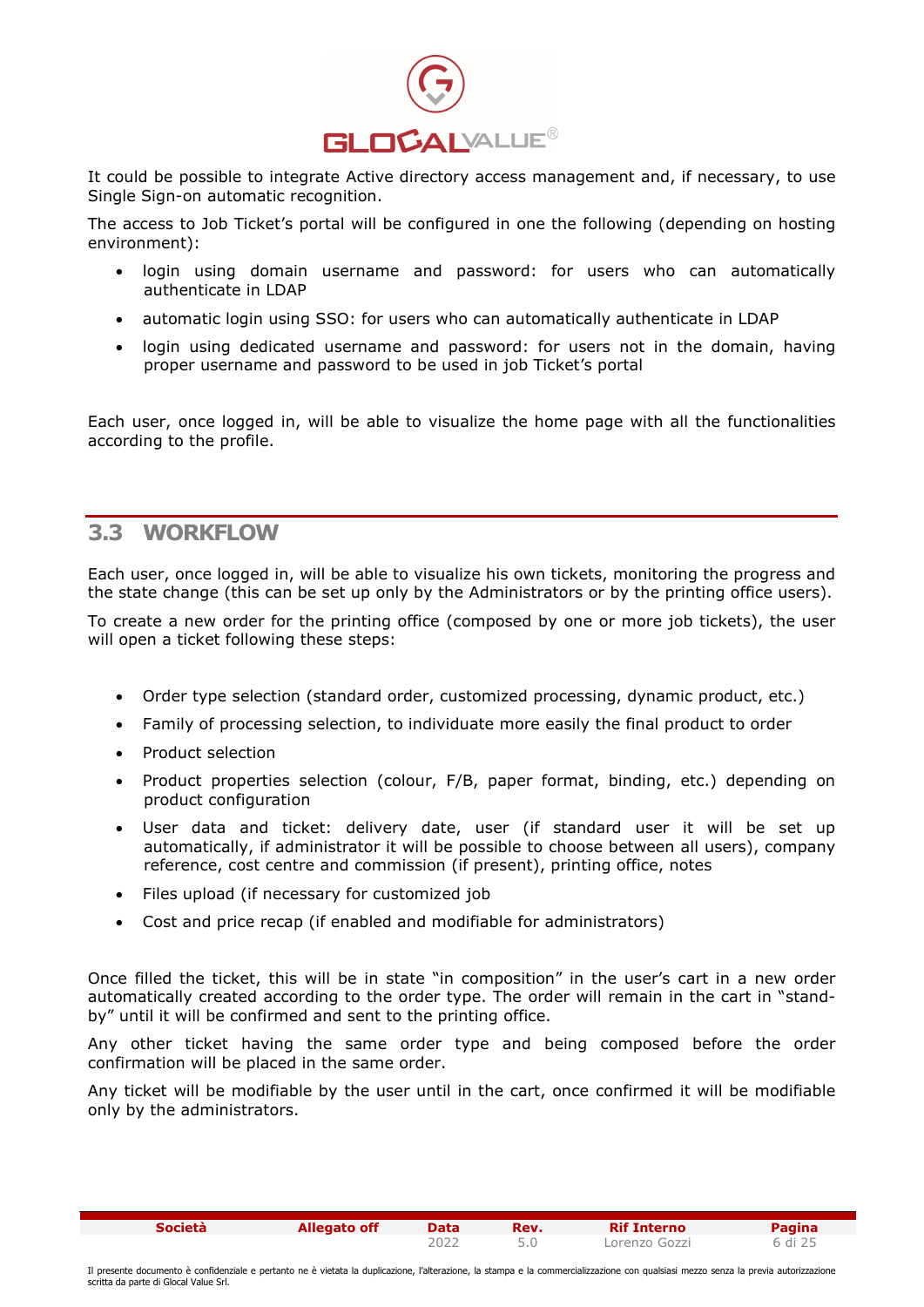

#### 3.4 TICKET STATES

Ticket state allows to understand the current progress of the job ticket:

- In composition: ticket opened by an user but not officially sent, so not yet visible by the related printing office.
- Open: ticket created and sent to the competence printing office (so modifiable only by an administrator).
- Requested Quote: for particular orders the ticket state can be set up to "Requested Quote" because the processing (and pricing) have to be verified by the administrator or the printing office.
- Quote to be confirmed: the printing office (or an administrator) had verified the ticket and sent the quote. The user should decide if accept or refuse the quote.
- Confirmed quote: the user has accepted the quote, so the order can be processed by the printing office.
- **Refused quote:** the user has refused the quote, so the order can be set aside. If desired, the user can create a new order.
- In progress: the ticket is in processing and cannot be modified except by an administrator.
- On delivery: the order is ready to be delivered to the user according to the company's procedure.
- Closed: all the activity related to the order has been completed, so the ticket cannot be modified anymore (and the data can be visualized in the reporting).
- Cancelled: the ticket will not be shown in reports but it will last in the processing request list.

| <b>Società</b> | <b>Allegato off</b> | <b>Data</b> | Rev. | <b>Rif Interno</b> | Pagina  |
|----------------|---------------------|-------------|------|--------------------|---------|
|                |                     |             |      | Lorenzo Gozzi      | 7 di 25 |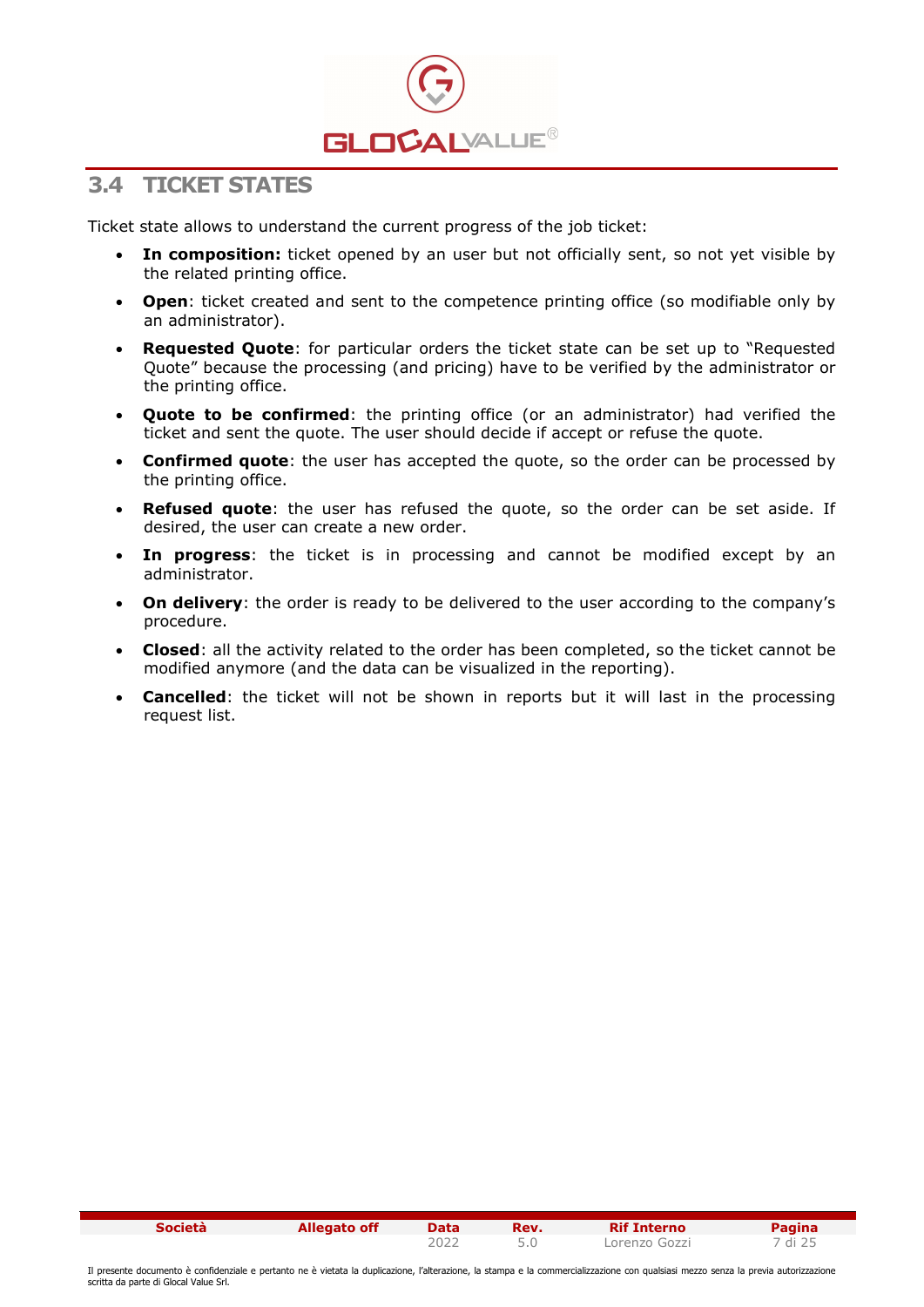

# 4. FUNCTIONALITIES AND VERSIONING

JobTicket will be released in two different versioning (standard and advanced), each one has specific functionalities.

There will be also options, available for each versioning, individually activated by need.

Both versions of JobTicket have a maximum of 2 Configurable Companies.

#### 4.1 STANDARD VERSIONING

Standard versioning has been composed of the following functionalities:

- User management and CSV file import
- Users' role management
- Company's profile management
- Printing office management
- Products management
- Reporting
- Order composition for the printing office
- Progress job management
- Email notifications

#### 4.1.1 USER MANAGEMENT AND CSV FILE IMPORT

Our system can support different users' creation procedure:

Il sistema può supportare le seguenti modalità di creazione degli Utenti:

- Big data loading from CSV file (standard format with mandatory fields, but customizable on request).
- One by one creation of users from the portal

Each user can be identified by:

- Personal data: first name, last name, picture, etc.
- Contact details: phone number, cell number, email, etc.
- Company details: company, division, accounting industry, office, default Printing Office etc.

N.B. In the licence key of the solution will be defined:

the maximum number of concurrent active users of the portal

| <b>Società</b> | <b>Allegato off</b> | Data | Rev. | <b>Rif Interno</b> | <b>Pagina</b> |
|----------------|---------------------|------|------|--------------------|---------------|
|                |                     |      |      | Lorenzo Gozzi      | 8 di 25       |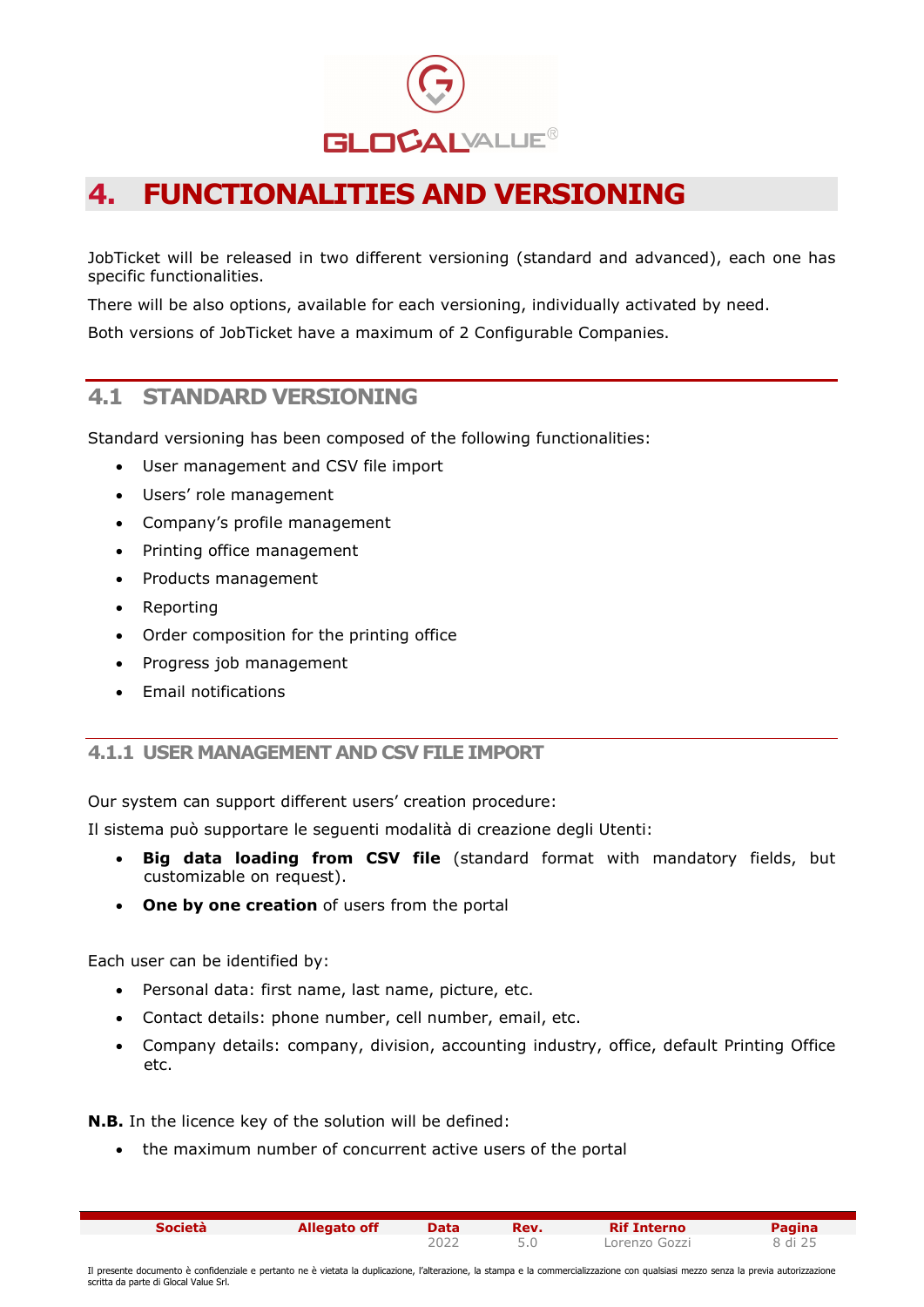

- the maximum number of Printing Office active
- the maximum number of the active Companies configured in the portal

Exceeding the limits of license cause a "partial working" of the solution, which will allow only the consultation of Ticket already registered, but without possibility to registering new Tickets.

#### 4.1.2 USERS' ROLE MANAGEMENT

Each Job Ticket's portal user will have a profile (user role) to identify the rights and functionalities.

Each role will be related to the specific functionalities, in details to some of the following:

- Users management
- Products management
- Solution configuration
- Base settings of the solution
- Reporting
- Products ordering (for each user)
- Processing order management (only for administrators)
- State of orders management
- All orders visualization
- Printing Office
- Manuals ordering and custom ordering
- Printing Office backup management

Each functionality is identified by a flag, so enabling / disabling a flag, it will be possible to create different "mixed" roles, not created in the standard configuration, as the following:

- **Standard Users:** can open a new Job Ticket in its own name and modify it until it's not assigned to the printing office; they can create an order choosing the components and send it to the printing office.
- Administrator users: can perform the following operations:
	- $\circ$  can open a new Job Ticket in its own name or on behalf of another user and modify it also after the assignment to the printing office
	- o can manage the portal configuration: company, division, pricing list, users (creation and rights management), product creation, etc.

2022 5.0 Lorenzo Gozzi 9 di 25

o can display the tickets' report and export (Excel format)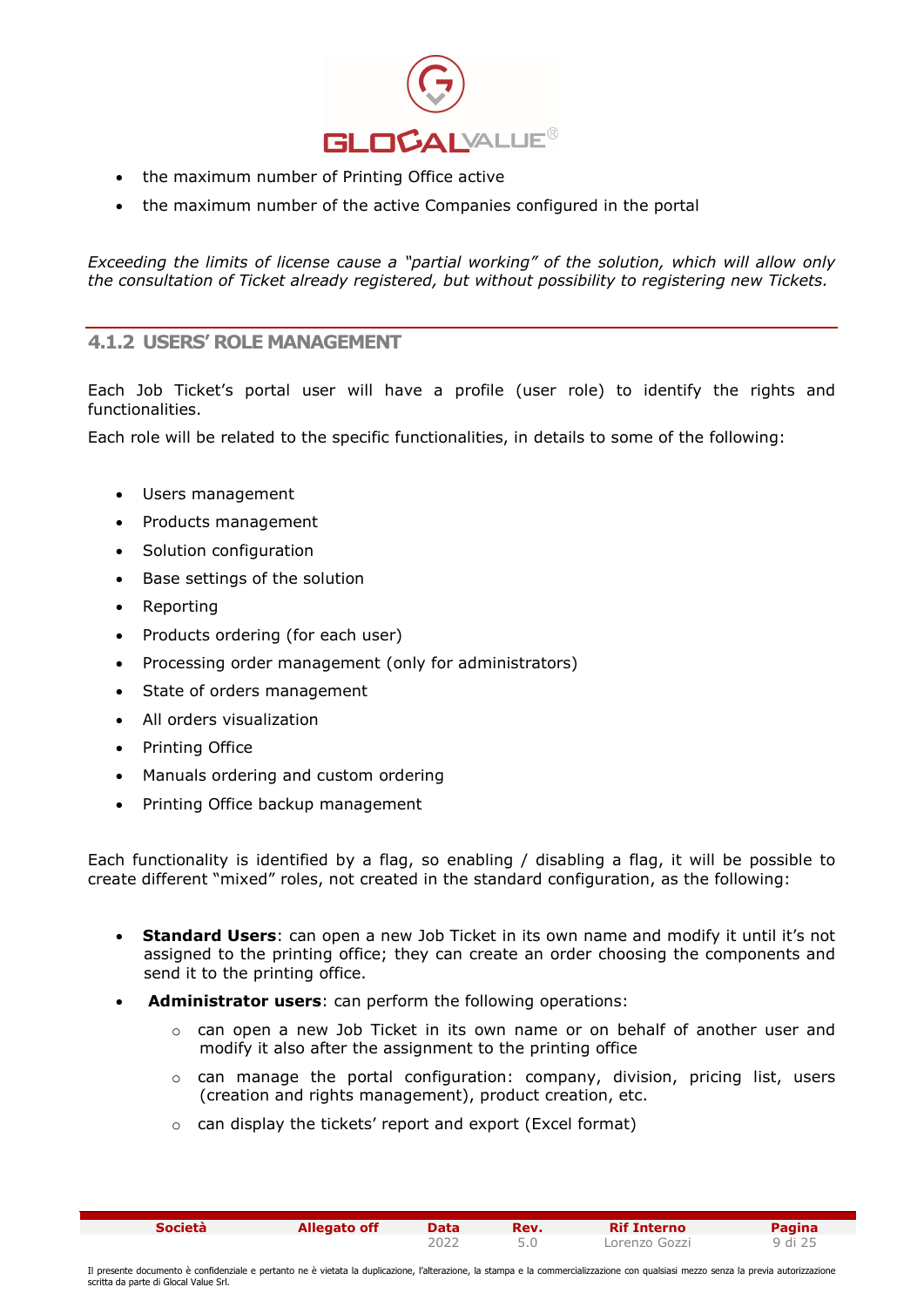

• Printing Office Users: can perform the following operations: can manage the Job Tickets related to the own printing office, changing the state and downloading the files to be used for printing. These users can also display administrators reports, filtering data related to their profile

#### 4.1.3 COMPANY'S PROFILE MANAGEMENT

Each user can be identified in the company with the following fields: **company, division**, accounting industry and office. These data will be automatically shown while opening a job ticket.

In the configuration section of the portal, the administrators will find specific functionalities to create/ modify/ cancel a single data related to the company profile.

N.B. In the licence key of the solution will be defined the maximum number of the active Companies configured in the portal.

Exceeding the limits of license cause a "partial working" of the solution, which will allow only the consultation of Ticket already registered, but without possibility to registering new Tickets.

#### 4.1.4 PRINTING OFFICE MANAGEMENT

JobTicket allows the configuration of one or more printing office for the assignment of jobs.

Each user of the portal will be associated to a default printing office (proposed while opening the job ticket, but modifiable by need).

In addition, for each printing office, it will be possible to define an email address for notifications regarding tickets opening or state change, if permitted.

**N.B.** In the licence key of the solution will be defined the maximum number of the active printing offices configured in the portal.

Exceeding the limits of license cause a "partial working" of the solution, which will allow only the consultation of Ticket already registered, but without possibility to registering new Tickets.

#### 4.1.5 PRODUCT MANAGEMENT

JobTicket can support order tickets for the following kind of product:

- Finished products: writing materials (such as pens, pencils, etc.).
- Static documents printing such as books, manuals, etc. available for the Printing Office in the Company's Repository.
- Static documents printing provided by the users such as CD, DVD, etc.

Each product, if necessary, can be configured in the properties (and the admitted values) for a correct job request, for instance:

| <b>Società</b> | Allegato off | Data  | Rev. | <b>Rif Interno</b> | Pagina   |
|----------------|--------------|-------|------|--------------------|----------|
|                |              | ے202∠ |      | Lorenzo Gozzi      | 10 di 25 |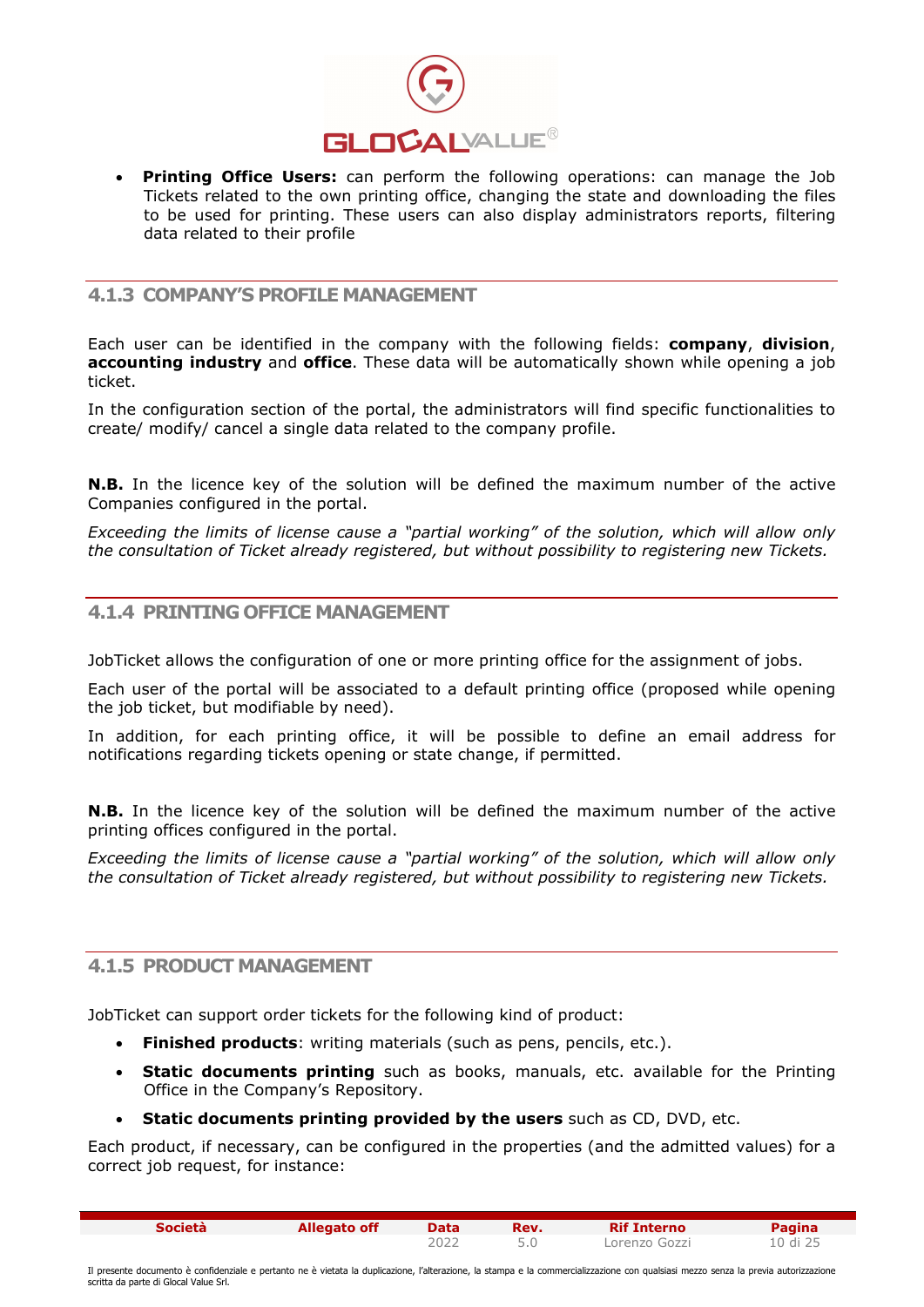

- Front / Back print
- Colour: colour or black and white
- Paper format: A3, A4, A5 etc.
- Paper weight: 60gr, 80gr, 100gr, 120gr etc.
- Binding: hot, metal spiral, plastic spiral, etc.
- **Stapling**

#### 4.1.6 REPORT

Standard reports, for Product or Company, are available in the portal, filterable using different parameter such as:

- Date range
- Cost centre
- Company / User
- State of job processing

These reports will be displayable in the portal, with data updated at the moment while generating the report.

#### 4.1.7 PRODUCTS ORDERING

The order composition has been divided into several phases, to make easier the users job and the data filling.

Here following the expected phases:

- 1. Type order selection
- 2. Family of order selection (category).
- 3. Product selection
- 4. Properties product selection (colour, front / back, paper format, blinding, etc.) according to the product configuration.
- 5. User data: user (if standard user it will be set up automatically, if administrator it will be possible to choose between all users), delivery date, company details, cost centre, printing office, possible notes.
- 6. Files upload (for customized jobs).
- 7. Cost and price recap.

Once confirmed the request, it will immediately visible the order quote calculated on the properties product chosen by the user.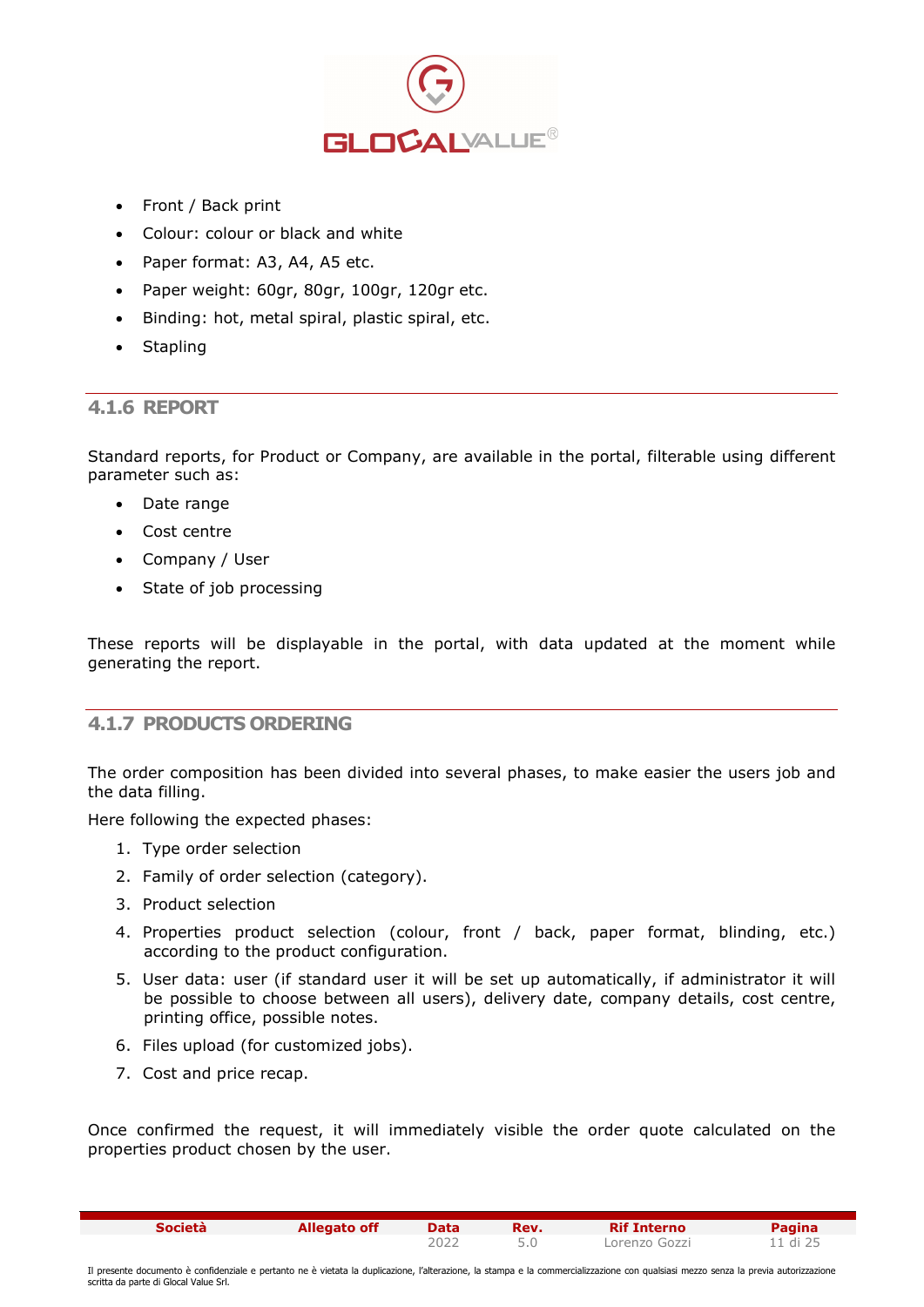

The files related to the processing, expected by default for finished products or provided by the users for customized products, are available on Job Ticket's portal for downloading or displaying.

#### 4.1.8 PROGRESS JOB MANAGEMENT

All the processing phases are recorded by the state change.

Some states are defined as standard and cannot be modified, because functional for the correct behaviour of our solution (such as in composition, open, in progress, on delivery, closed, cancelled). Anyway, it will be possible to add some other intermediate states.

The state monitoring is available 24/24 and it's possible to notify any change by email.

**N.B.** State change can only be managed manually by a printing office user or an administrator.

#### 4.1.9 EMAIL NOTIFICATION

For any change state, the system can send an email to:

- Requesting user
- delegated user, for active mandate (please refer to "mandate" functionality in "Advanced" versioning).
- administrators
- printing office users

N.B. email notification can be settled for the single state of ticket.

#### 4.2 ADVANCED VERSIONING

"Advanced" versioning, in addition to "Standard" versioning functionalities, allows the following:

- Ouote request management
- Mandate management
- Cost centre and commission management
- Report export in CSV and Excel format
- Automatic calculation of uploaded document pages
- Cost and price management
- Automatic procedure (to be scheduled) for closed tickets' files cancellation.
- Invoicing codes management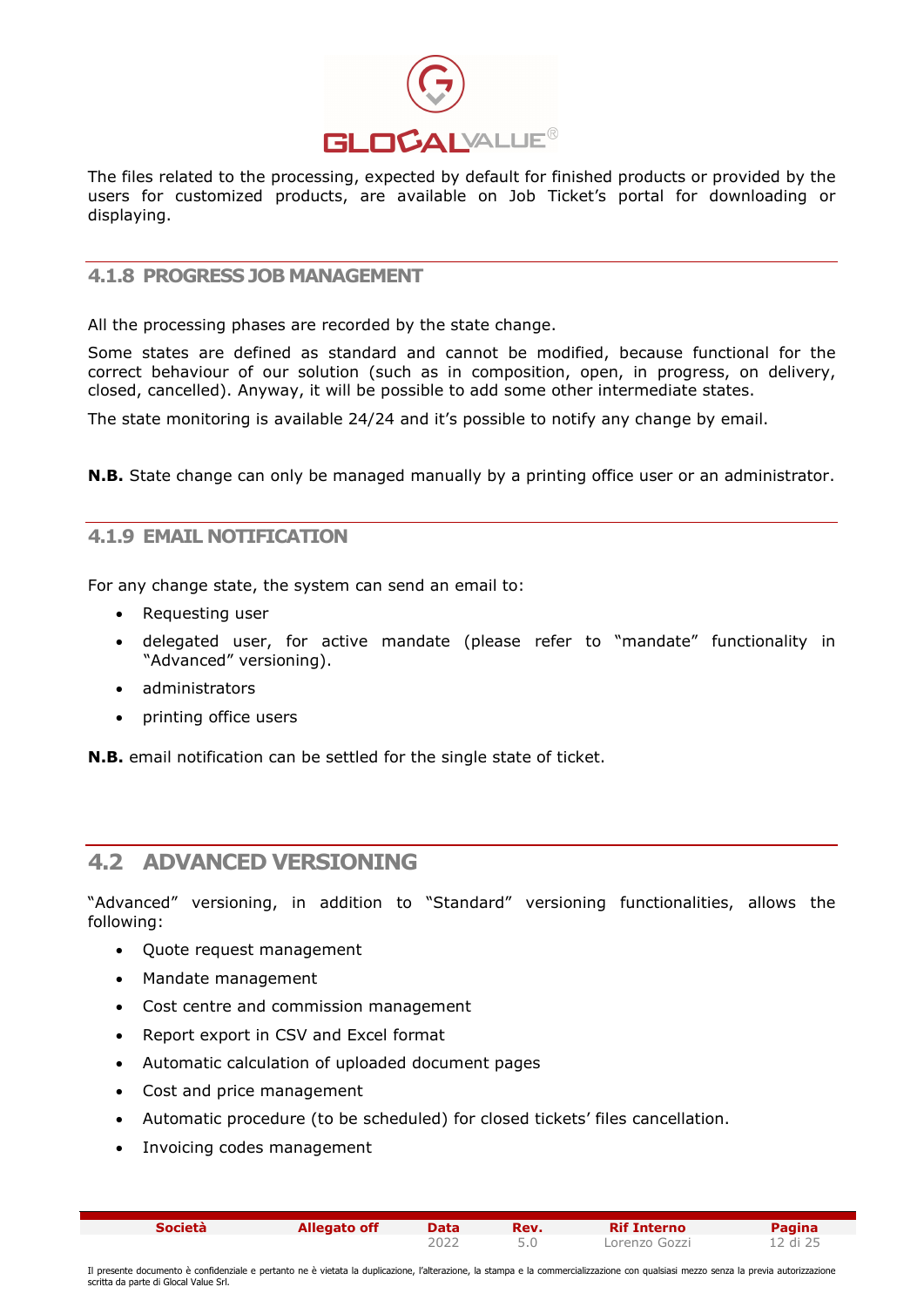

- Printing Office Backup
- Approval Flow
- Warehouse management functions (operations and stocks)

#### 4.2.1 QUOTE REQUEST MANAGEMENT

For a not standard processing, it will be possible to request a quote and than manage the acceptation or refuse.

Setting the state to "requested quote", the ticket will not be directly sent to the printing office to be processed, but the ticket will be evaluated and sent back to the user. The user can accept or refuse the quote, cancelling the ticket.

The quote evaluation will be supervised by an administrator or a printing office user.

#### 4.2.2 MANDATE TO USERS

Each user can delegate other users for his own processing, managing a mandate to another user, specifying the date of validity

In the validity period of the mandate, the delegated user will be able to monitor all the delegating user's tickets and to act as the user himself.

N.B. an administrator can manage mandates for all users in case of need

#### 4.2.3 COST CENTRE AND COMMISSION MANAGEMENT

Cost centres are based on the following structure:

- company
- division
- accounting industry
- $\bullet$  office

**N.B.** It will be possible to import the cost centres from a CSV file (schedulable)

It will be possible to assign a specific commission to each processing and to create a report for commission.

**N.B.** It will be possible to import commissions from a CSV file (schedulable)

Società Allegato off Data Rev. Rif Interno Pagina

2022 5.0 Lorenzo Gozzi 13 di 25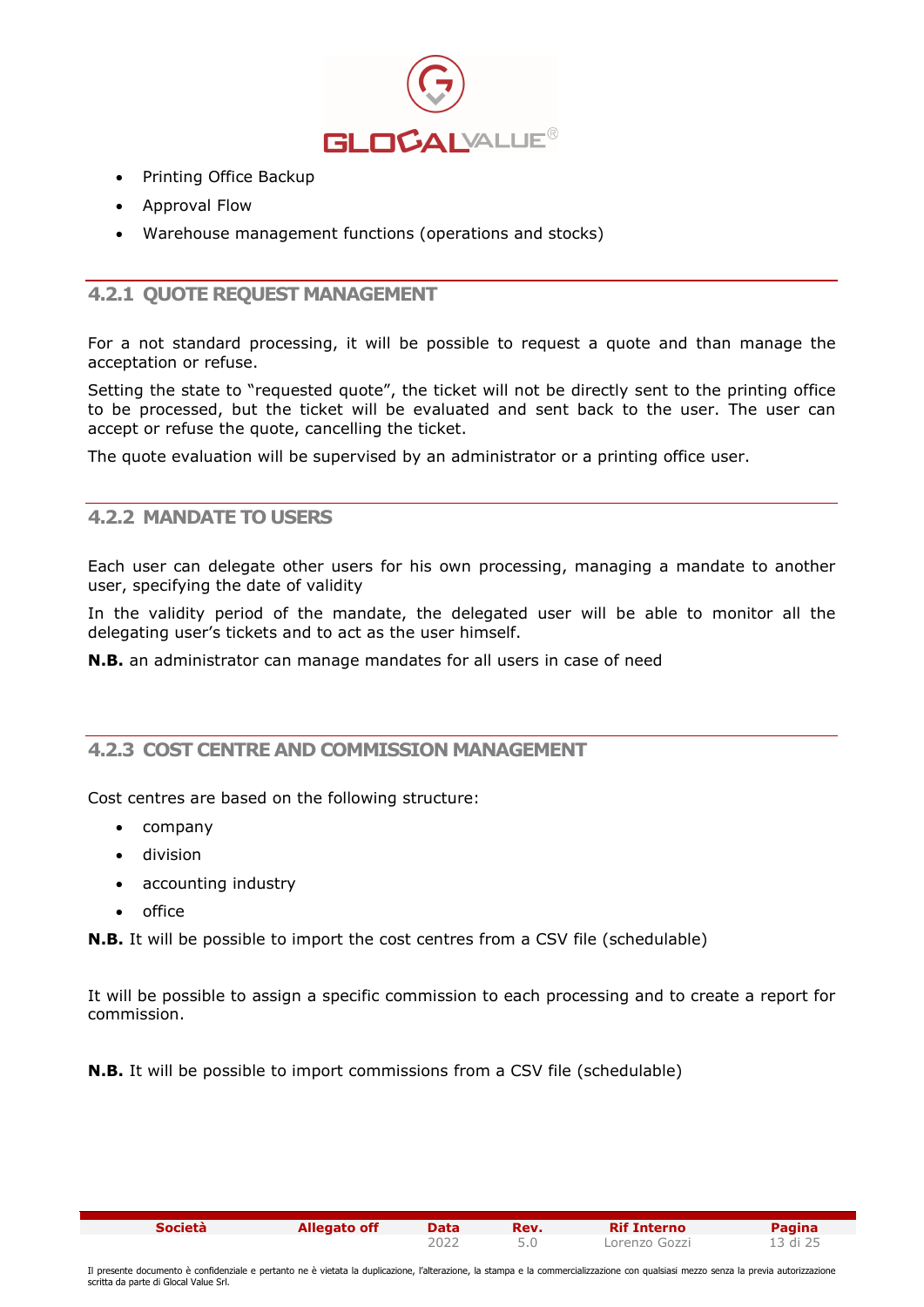

#### 4.2.4 REPORT EXPORT IN CSV AND EXCEL FORMAT

All the reports, updated at the moment of request, will be consultable on the portal or exportable in Excel or CSV format.

#### 4.2.5 AUTOMATIC CALCULATION OF UPLOADED DOCUMENT PAGES

The system provides a procedure designated to automatic calculation of an uploaded document pages composed by the following:

- Calculation of pages of several format documents (Office, TXT, multipage TIFF etc.)
- Distinction of black and white or colour pages.

#### 4.2.6 COST AND PRICE MANAGEMENT

Each product property must be related to a cost and a price.

The administrators will be able to configure for users the visualization:

- both cost and price
- $\bullet$  only the cost
- only the price
- none (no cost no price)

#### 4.2.7 AUTOMATIC PROCEDURE FOR CLOSED TICKETS' FILES CANCELLATION

In order to empty the disk space, a procedure will be available to cancel files related to closed tickets (but in the tickets it will remain recorded the reference to the uploaded files).

#### 4.2.8 INVOICE CODES MANAGEMENT

If necessary, it will be possible to use invoice codes for cost and prices and to automatically use it in the product composition, because related to product properties.

To relate invoice codes to product properties, the system provides the following functionalities:

- Match of invoice codes to products (related to a combination of properties)
- Price and cost management for invoice codes

Società Allegato off Data Rev. Rif Interno Pagina

2022 5.0 Lorenzo Gozzi 14 di 25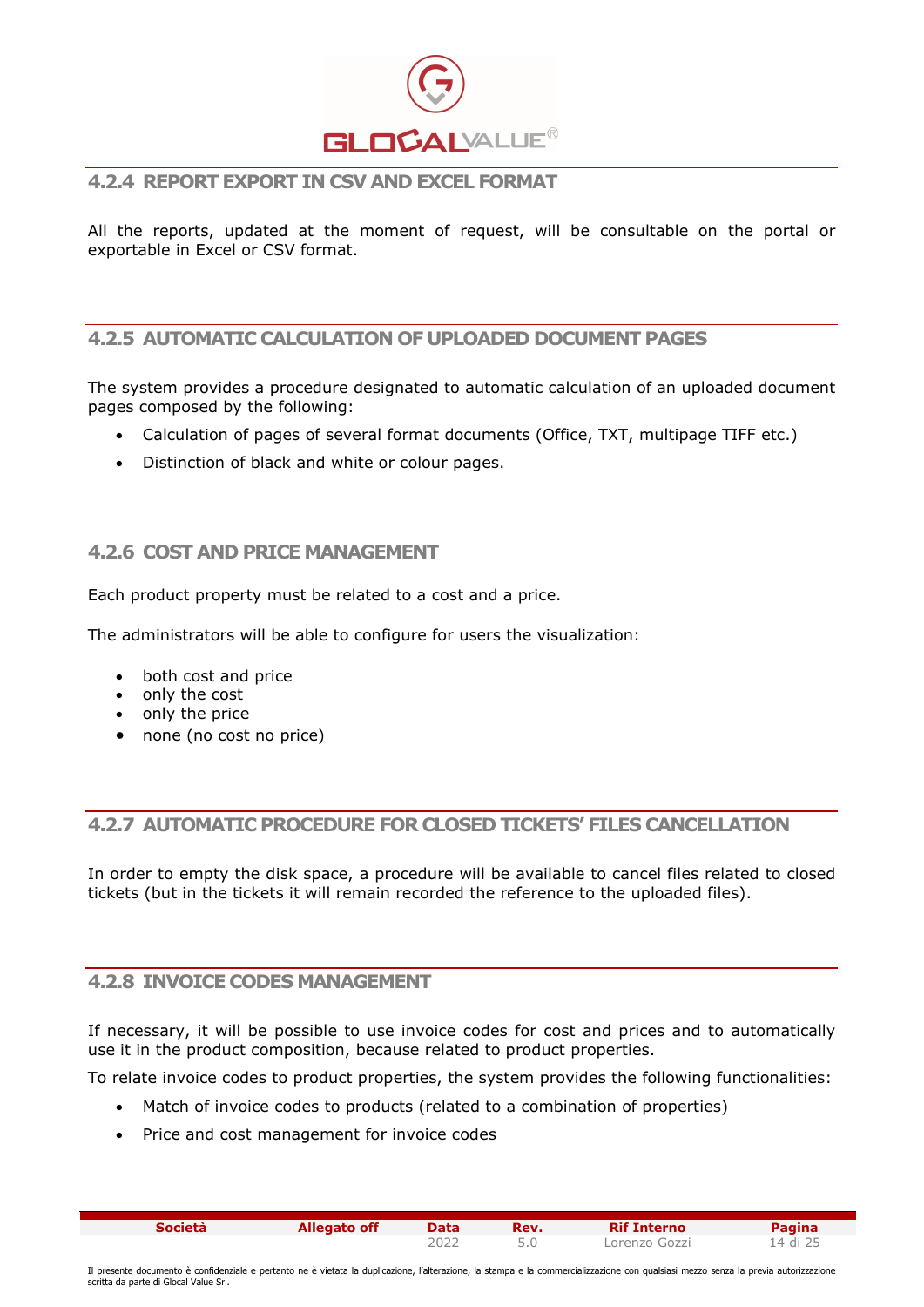

#### 4.2.9 PRINTING OFFICE BACKUP

In case of more printing offices, a semi-automated procedure will manage the backup system to redirect a processing to another printing office, if not available in the selected one.

The backup procedure has the following workflow:

- Each product property belongs to a processing family, related to the machine producing (such as blinding, finishing, printing, etc.)
- For each printing office a backup printing office must be assigned
- If some processing cannot be completed, the same processing must result as "off-line" for the printing office
- The tickets related to an "off-line" processing must present an alert visible to the printing office and a notification must be sent to the administrator
- The administrator will send to another printing office the pending processing

#### 4.2.10 APPROVAL FLOW

The Module allows the introduction of the Ticket in the approval flow before open the request to the Printing Centers for the work.

The operational functioning is like the following:

- When an Order including one or more Tickets will be confirmed by the User, the Tickets will not be immediately available to the Printing Office. Tickets will be put in a state "in approval" until the appropriate approvers (that can receive notification via email) will verify it and approve it. After approve, the Ticket will go into "Open" status (and will be available for the Printing Office), but after refuse the Ticket will be discarded.
- There are 2 possible ways to define the Approvers:
	- $\circ$  Global Approvers: defined globally by Role, they can approve the Tickets of all Users
	- $\circ$  Specific Approvers: defined on each individual User, they can only approve the Tickets of the Users to which they are associated (if User has not Approvers his Tickets will be immediately processed).
- The management of the approval flow is needed for every single Ticket (for each one or in massive way) and is guaranteed by a new list page that show Tickets in status "to be approval" or "refused". This page will only be available to Approver Users.

#### 4.2.11 WAREHOUSE MANAGEMENT

Warehouse functions provides to manage of the residual stocks of the Products in the Warehouses (as default a Warehouse for each Printing Office).

| <b>Società</b> | <b>Allegato off</b> | Data | Rev. | <b>Rif Interno</b> | Pagina   |
|----------------|---------------------|------|------|--------------------|----------|
|                |                     | 2022 |      | Lorenzo Gozzi      | 15 di 25 |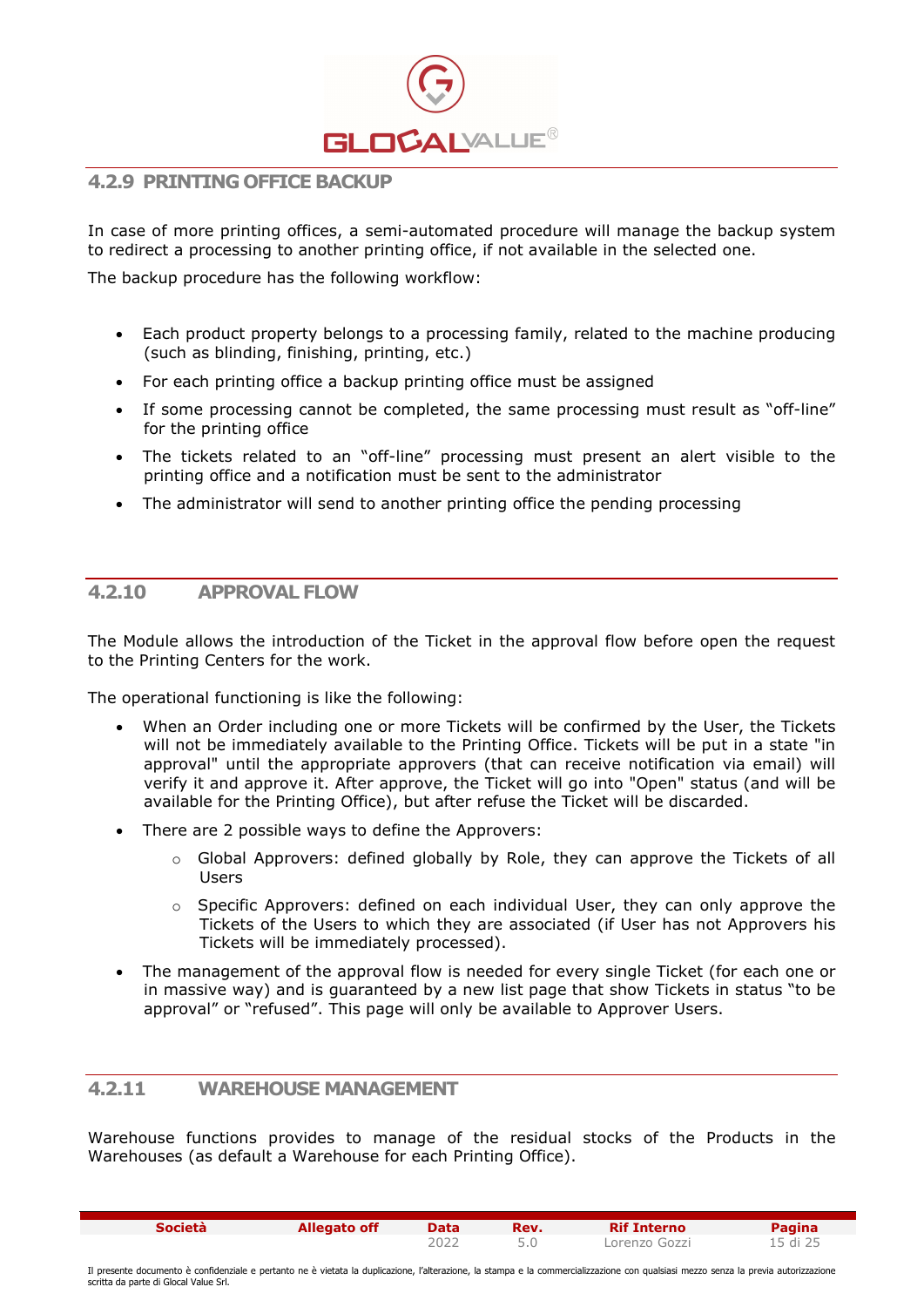

The features of the functionality are as follows:

- Management of Product stocks in each warehouse, with configuration of the under stock threshold and the type of alert to show on the screen for some Users.
	- o There is also a massive update feature via CSV file.
- Management of Warehouse Operations manually or managed automatically in the following cases:
	- o Subtract stock from Ticket, when the Ticket is put into one of the states identified as "subtract stock states".
	- $\circ$  Restore stock from Ticket, when it is deleted (if stock was already subtract).
	- o Update stock massively (via CSV file).
- Show alert of under stock level for the configuration (visibility for some user profiles and only for an established time frame) in the Ticket list pages. The check of the under stock level is calculated on with residual stock of Product in the Printing Office Warehouse minus the quantities of Tickets in the working not yet been completed (identified by some states in the configuration).

#### 4.3 ADDITIONAL MODULES

In addition to the standard or advanced versioning functionalities, it will be possible to activate one or more options for the following:

- Additional Company (beyond default 2 Companies)
- LDAP users' synchronization
- Dynamic products management (business cards, letterhead, labels, etc.)
- Accounting Software integration (PaperCut or Equitrac)
- "LIBRARY" module to select from file repository the files to be printed

#### 4.3.1 LDAP USERS' SYNCHRONIZATION

LDAP users' synchronization can be used for the following:

- Automatic import of users using all parameters of AD.
- Users' access verification (using not automatic domain authentication).
- Users' access verification (using S.S.O. automatic domain authentication).

Società Callegato off Data Rev. Rif Interno Pagina

2022 5.0 Lorenzo Gozzi 16 di 25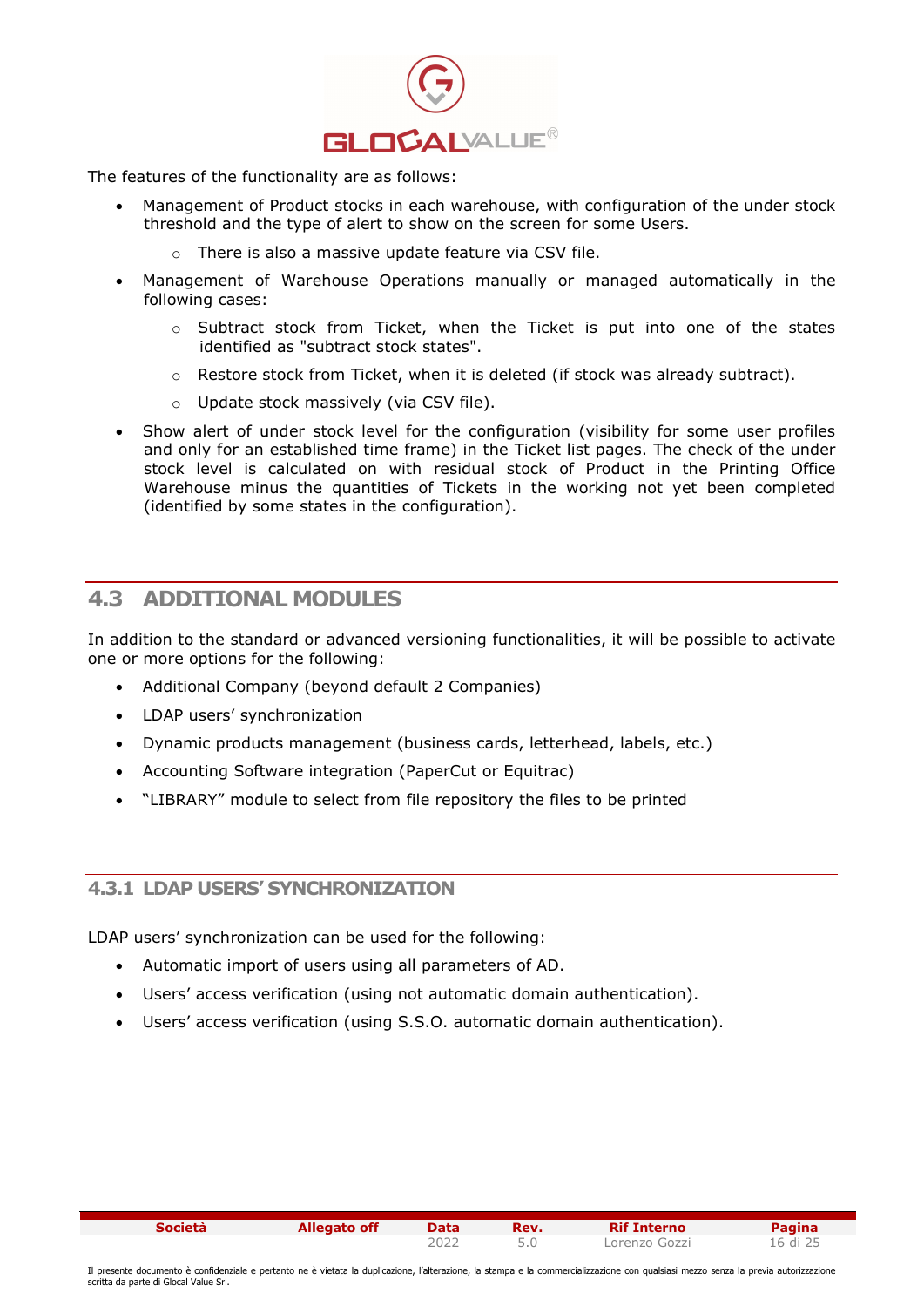

#### 4.3.2 DYNAMIC PRODUCTS MANAGEMENT

The system allows the request of dynamics products processing (business cards, letterhead, labels, etc.), with the following features:

- Filling of all data for the composition of the dynamic product (first name, last name, contact details, etc.).
- Preview of the composed product
- PDF file generation

N.B. Business cards can be created using high quality printing PDF format and the system supports the addition of some other elements, such as a QRCode.

In order to produce the dynamic product preview, some graphic elements must be provided, such as:

- Company Logo
- Text Font and colour
- Spacing and elements position

N.B. This module need a personalized development and there are a maximum of 5 dynamic products included. Each additional product must be requested and quoted separately.

#### 4.3.3 ACCOUNTING SOFTWARE INTEGRATION

In order to reduce printing costs, is it possible to integrate an Accounting Software such as Equitrac or PaperCut.

This software will be able to retrieve processing jobs data from Job Ticket's database and to register the costs on the accounting system.

N.B. This option will be quoted on request according to the feasibility study.

| <b>Società</b> | Allegato off | Data | Rev. | <b>Rif Interno</b> | Pagina   |
|----------------|--------------|------|------|--------------------|----------|
|                |              | ∠202 |      | Lorenzo Gozzi      | 17 di 25 |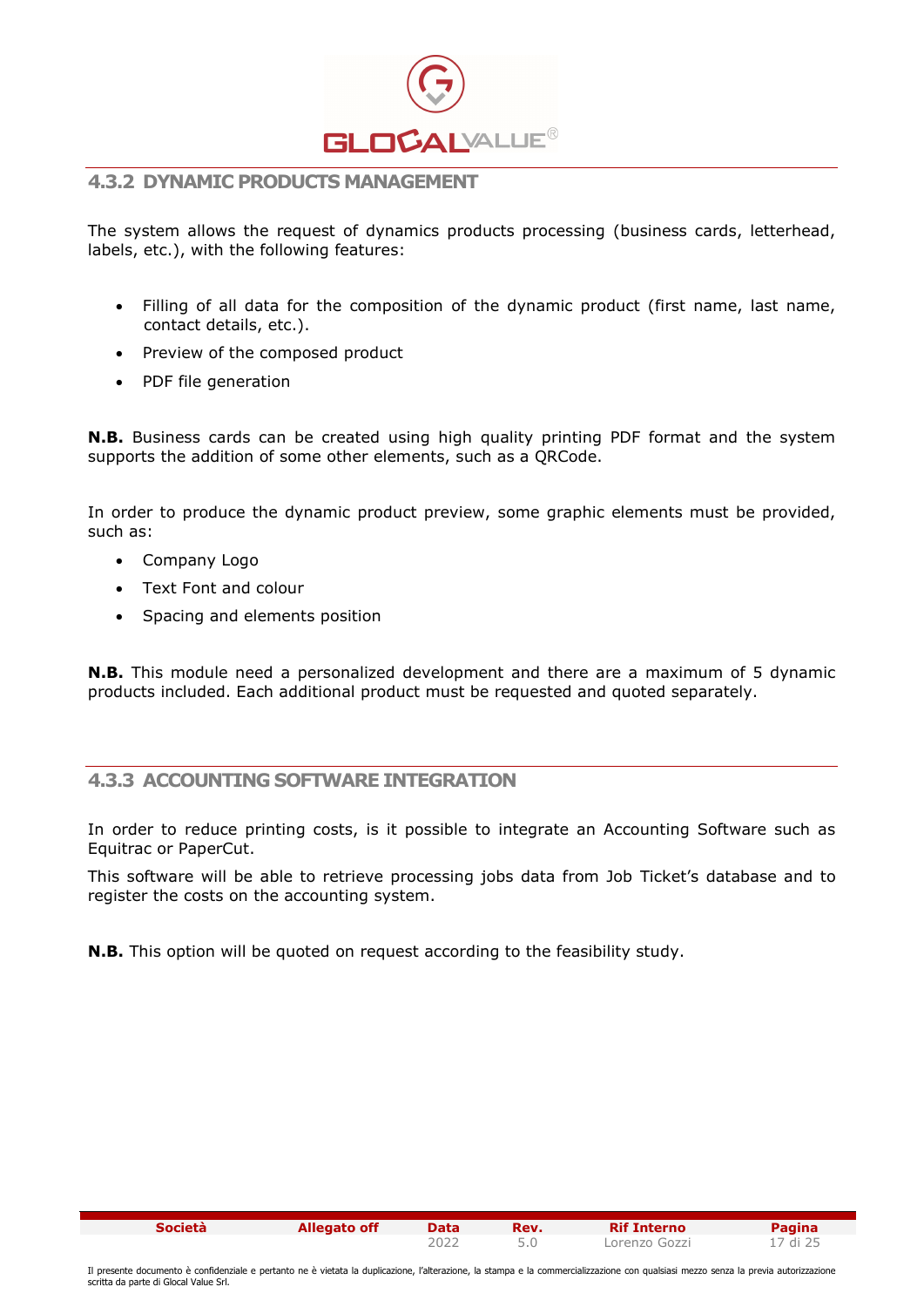

#### 4.3.4 "LIBRARY" MODULE TO SELECT FROM IMPORTED FILE REPOSITORY THE FILES TO BE PRINTED

In JobTicket solution, a product can be related to an attached file to be printed, according to the following:

- Products having an associated file: can be printed only the attached file
- Product having a user uploaded file (from physical file)
- Product having a user provided file (using a link to a net folder or to a web transfer -DropBox or WeTransfer)

When required to import periodically a file Repository (for instance for manuals printing) and use the more recent version of files for printing, it will be necessary to configure products and manage the attachment upload in an appropriate manner.

The "library" module allows, in addition, the following product type management:

Product having a user selected file (from imported file repository)

In the product catalogue it will be possible to configure only a single product and, opening a ticket, to select the correct file to be printed from the imported file repository.

The file selection will be possible according to the following choices:

- Auto completion: searching in the imported file path (folder and file name) and filtering step by step
- A "Modale" window divided in two section: the tree folder structure on the left and the related file list on the right. When the user selects a file and clicks "Select", the file name (complete path + file name) will be set in the related ticket field

This functionality also has the possibility, if desired, to display the preview of the document in low resolution and not downloadable, to allow verification of the selected document without being able to directly have the digital copy.

| <b>Società</b> | Allegato off | <b>Data</b> | Rev. | <b>Rif Interno</b> | Pagina   |
|----------------|--------------|-------------|------|--------------------|----------|
|                |              | ے202        |      | Lorenzo Gozzi      | 18 di 25 |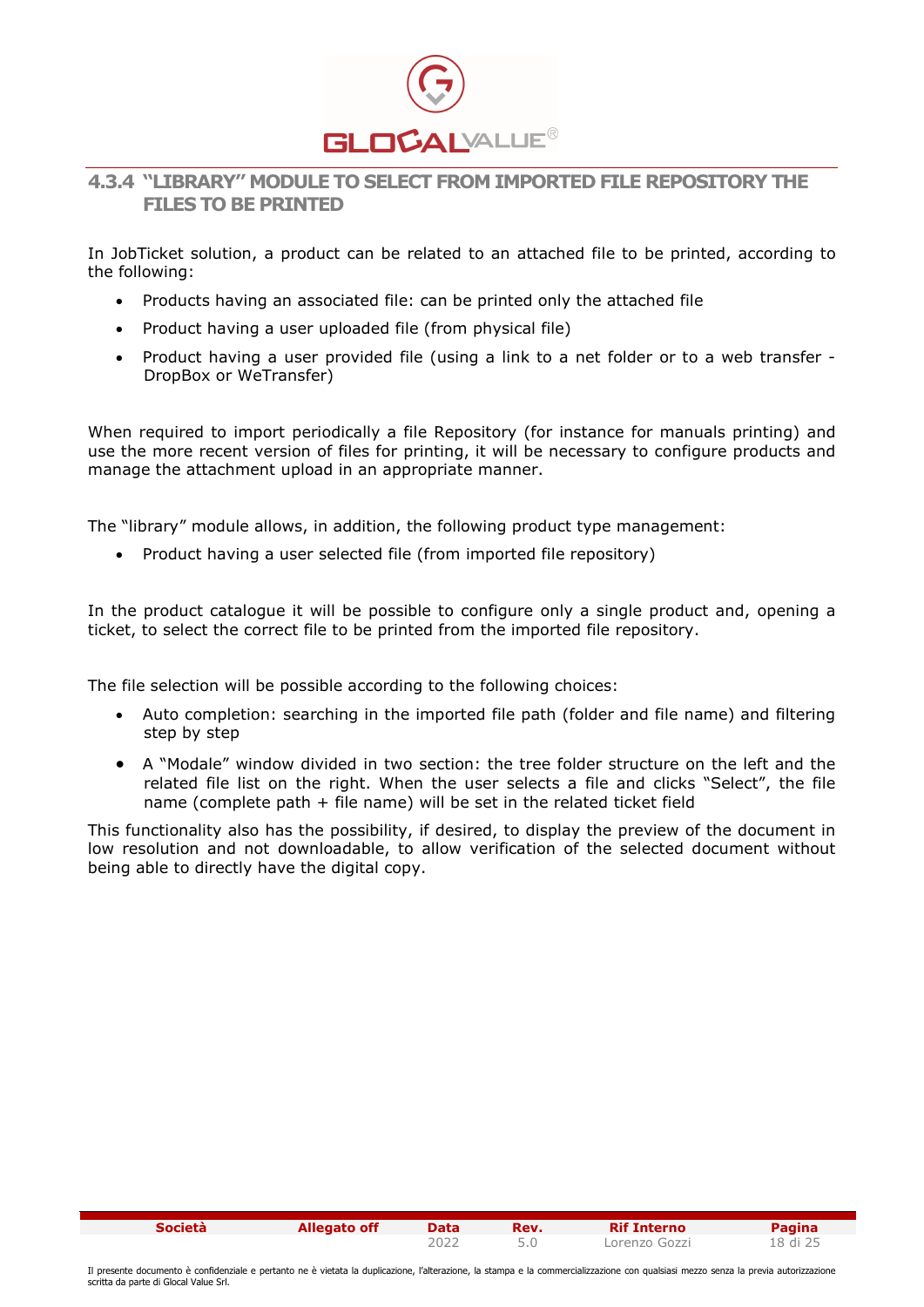

### 5. SETUP AND CONFIGURATION

Following the solution installation of all the components on the dedicated server (application, services and database), it will be necessary to set up and configure the work environment.

#### 5.1 SOLUTION SETUP

Configuration of the following elements:

- Licence code (provided within the activation code on the installation server)
- Database connection
- Configuration labels: Portal customization, password policy (minimum length, expiration, admitted characters, etc.).
- **Email** parameters (SMTP, username, password).
- **Path** for upload folders (documents for the printing office, Portal images, maximum dimension of files, admitted extensions, etc.).

**N.B.** All the configuration parameters are stored in the database and modifiable in Job Ticket's portal. In the web.config file it will be necessary to define only the connection string to database.

#### 5.2 PORTAL CONFIGURATION

Following the Job Ticket's solution installation, all the configuration related to the work environment must be settled, such as the following:

- Users (using one of the expected procedure and assigning the correct role)
- Company's profile: company, division, office, cost centres, etc.
- Printing offices
- Products, properties, cost and prices, according to the catalogue

Each product must be completely configured with all properties and the admitted values; each value must be associated to a cost and a price or to an invoice code.

**N.B.** The effort for installation and configuration is strictly related to the number of products, properties, prices etc.

Società Callegato off Data Rev. Rif Interno Pagina

2022 5.0 Lorenzo Gozzi 19 di 25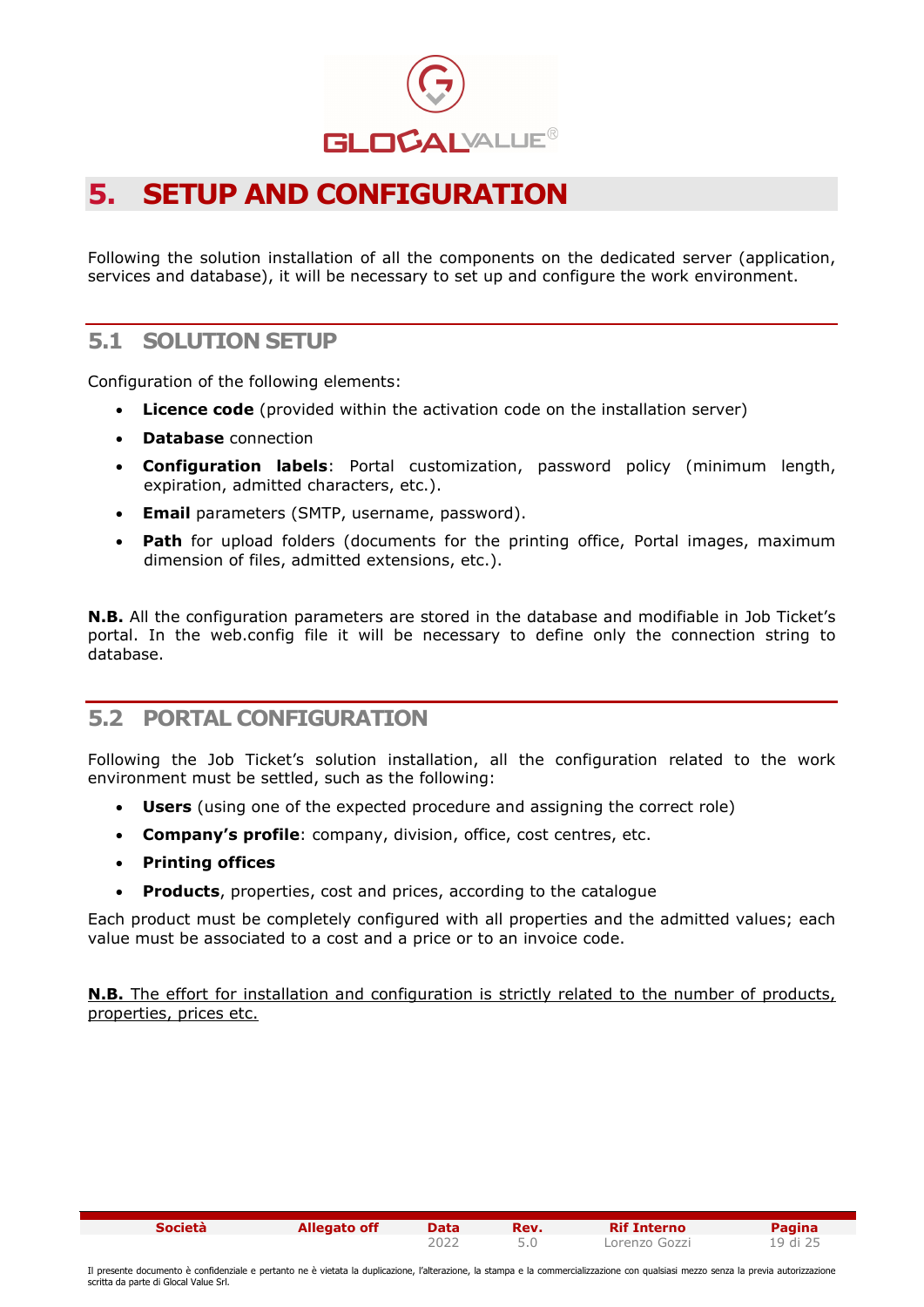

#### 5.3 LICENCE

JobTicket' s licence will be provided according to the following parameters:

- Physical or Virtual Server (machine name or MAC address and domain)
- Expiration date of solution usufruct
- Simultaneous active users
- Configurable number of print offices
- Configurable number of companies
- Standard or Advanced versioning
- Additional modules

The licence will be installed server-side in the setup phase and will be able to receive "upgrades" for activating additional features.

| <b>Società</b> | <b>Allegato off</b> | <b>Data</b> | Rev. | <b>Rif Interno</b> | <b>Pagina</b> |
|----------------|---------------------|-------------|------|--------------------|---------------|
|                |                     | ے202        |      | Lorenzo Gozzi      | 20 di 25      |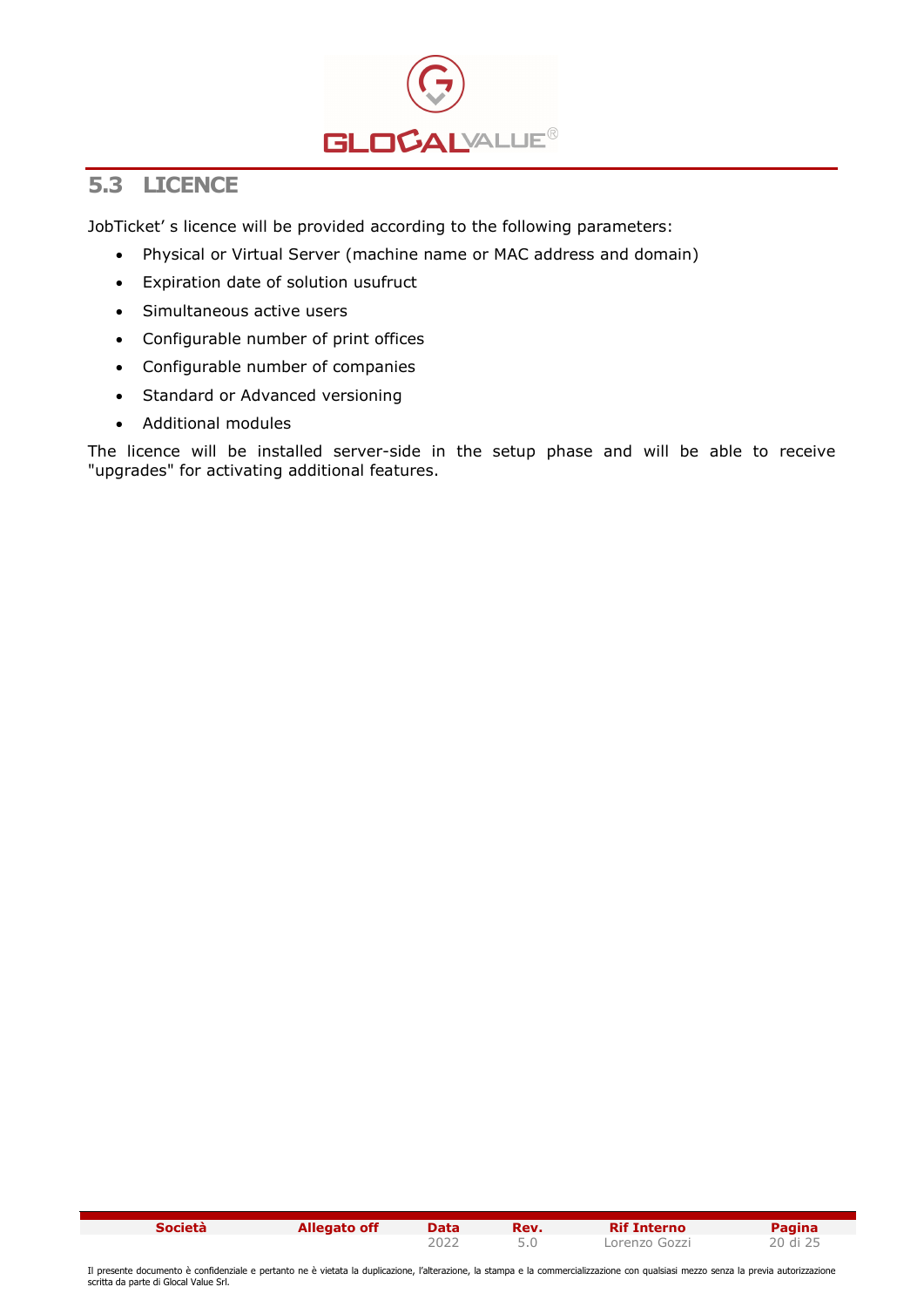

# 6. REQUIREMENT

Here following the HW e SW requirement for the hosting server.

#### 6.1 HW REQUIREMENT

Installation server:

- CPU: minimum 2,4GHz
- RAM: minimum 4GB, recommended 8GB
- Disk space: 10GB.
- Extra disk space for file upload:  $100GB(*)$

(\*) Presuming that the standard documents are stored in a dedicated disk space, the extra disk space is necessary for:

- Files upload for customized processing (these files will be cancelled using the automatic procedure after closing the tickets)
- Automatic calculation of uploaded document pages (in this space, the file will be temporary copied for elaboration, then cancelled)
- In the design phase, it's necessary to decide if using only one or more repositories for the printing offices

N.B. The HW infrastructure can be both physical or virtual.

#### 6.2 SW REQUIREMENT

JobTicket solution is compatible with S.O. Microsoft Windows, and the requirements are:

- S.O. Windows Server 2016 (or higher)
	- o IIS 7.5 or later
		- **Security: installation of Basic Authentication**
		- **Security: installation of Windows Authentication**
	- o Support for ASP.NET pages:
		- Installation of ASP.NET 4.5 (or higher)
	- o .NET framework:
		- .NET 4.5 Framework (or higher) + Extensibility
- Database SOL Server 2014 64bit
- To manage database is needed tool "SQL Server Management Tool".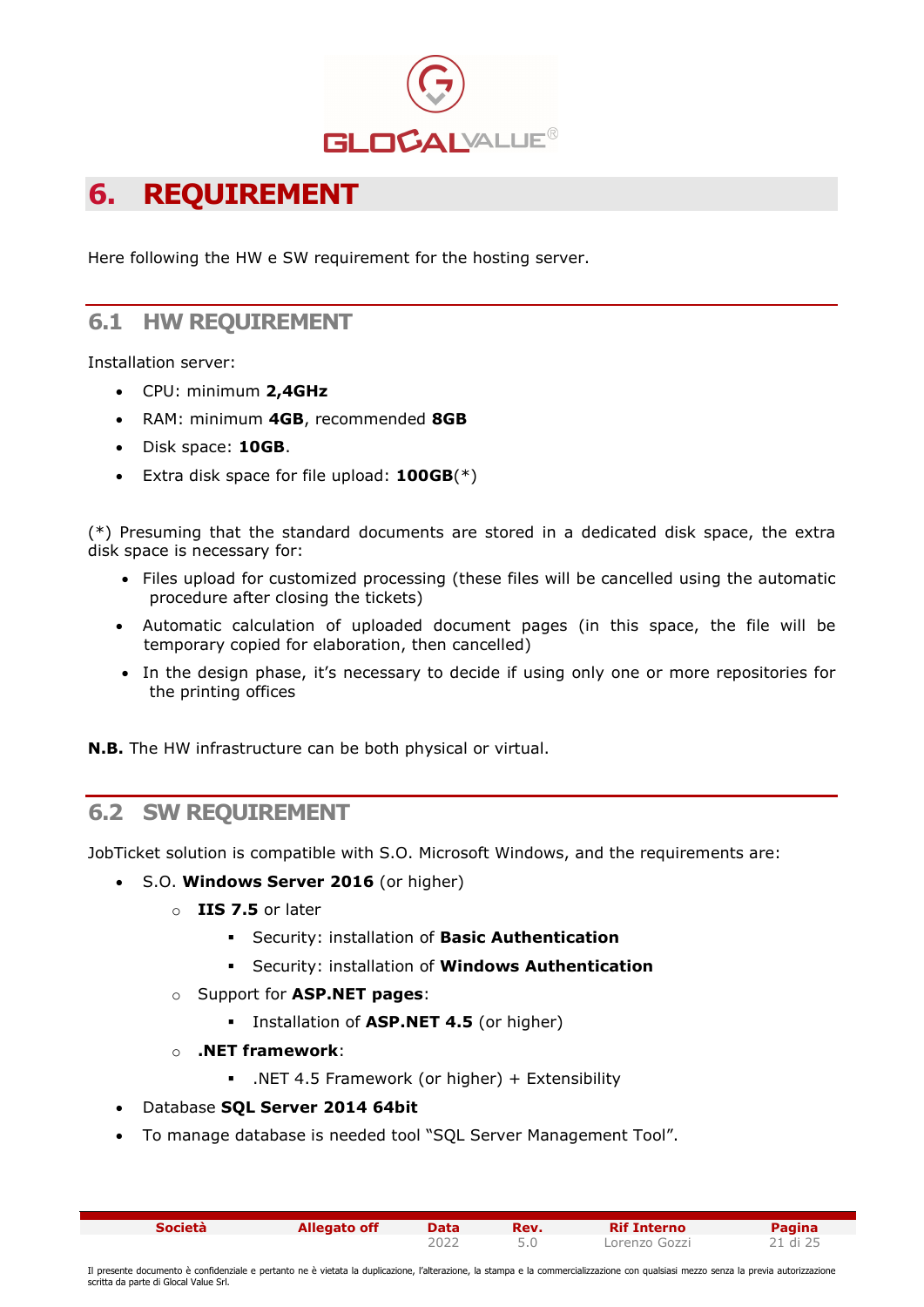

Other technical specifications:

- IIS logs can be disabled, the system stored the proper logs in the Database.
- The solution uses S.S.O. user authentication. Authentication type is "Kerberos", the default related to IIS windows.
- Database dimension (complete configuration without tickets) around **50MB**.
- Database growing around 1MB/ticket.

#### 6.3 SYSTEM CONFIGURATION

For the correct installation of the system, it will be necessary:

- Tool SQL Server Management Studio to manage Database.
- SQL User "db-owner" for database of JobTicket, used for the connection string of the solution and other services.
- LDAP connection string to AD (for retrieving the user's data) and the belonging groups of users for the correct profile classification. For each domain it will be necessary to have username and password for performing fare LDAP query.
- SMTP service for notification emails.
- Ports (according to configuration):
	- 80: default for web Portal on IIS
	- o **1433: MS SOL Server Database connection**
	- o 8734: default for Web Services (modifiable in a configuration file).
- A user having query LDAP rights and read / write grant on shared folders (manual repositories and customized files repository)
- IIS configuration: at the beginning, the unique solution for providing files to the printing office it will be the upload of files. So the following limits must be settled:
	- $\circ$  Upload limit: to be established (recommended not more than 100MB)
	- $\circ$  Timeout: 20 min.
- User local admin to install on the server of JobTicket sw other component and third part sw (freeware) for the correct work of the solution:
	- o Visual C++ Redistributable for Visual Studio 2013
	- o ImageMagick
	- o Java
	- o Ghostscript
	- o OpenOffice (or Microsoft Office, but license must be given by Customer)
	- $\circ$  **N.B.**: the same user could by used for web-services of JobTicket If you use the counting feature and automatic subdivision of color and balck/white pages. If you want to run web-services like "local system" you could not used this features.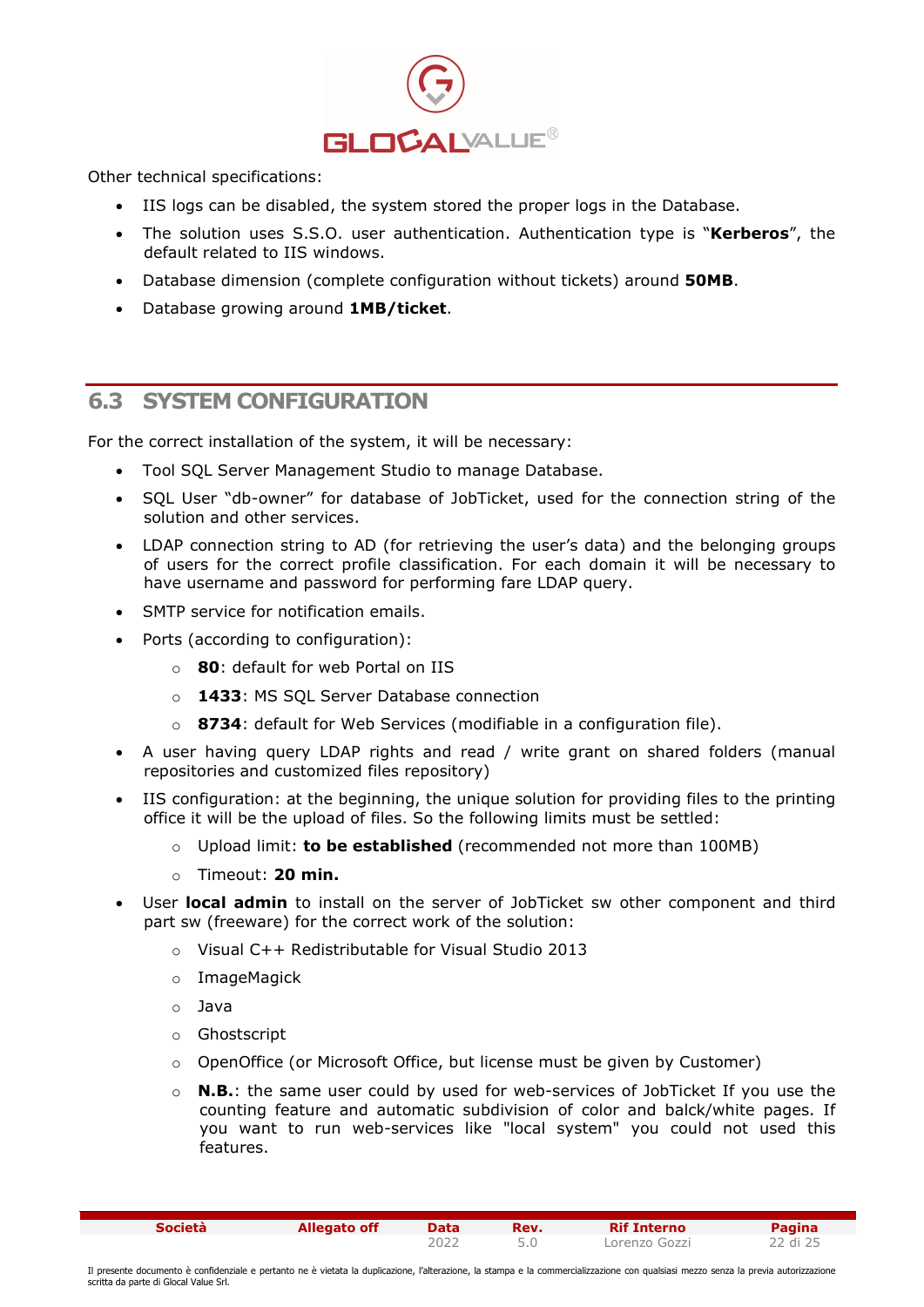

• Schedule one or more tasks in the "Windows Tasks". For example, one of this procedure could be the cleaner of attachment files for Ticket closed (to clean disk space).

#### 6.4 SUPPORTED BROWSER

The optimal viewing of the JobTicket portal and all its features are guaranteed on the following browsers:

- Internet Explorer 11
- Microsoft Edge
- Google Chrome

Compatibility is also expected with the latest versions of major browsers (Mozilla Firefox, Opera, Safari).

| <b>Società</b> | <b>Allegato off</b> | <b>Data</b> | Rev. | <b>Rif Interno</b> | <b>Pagina</b> |
|----------------|---------------------|-------------|------|--------------------|---------------|
|                |                     | 2022        |      | Lorenzo Gozzi      | 23 di 25      |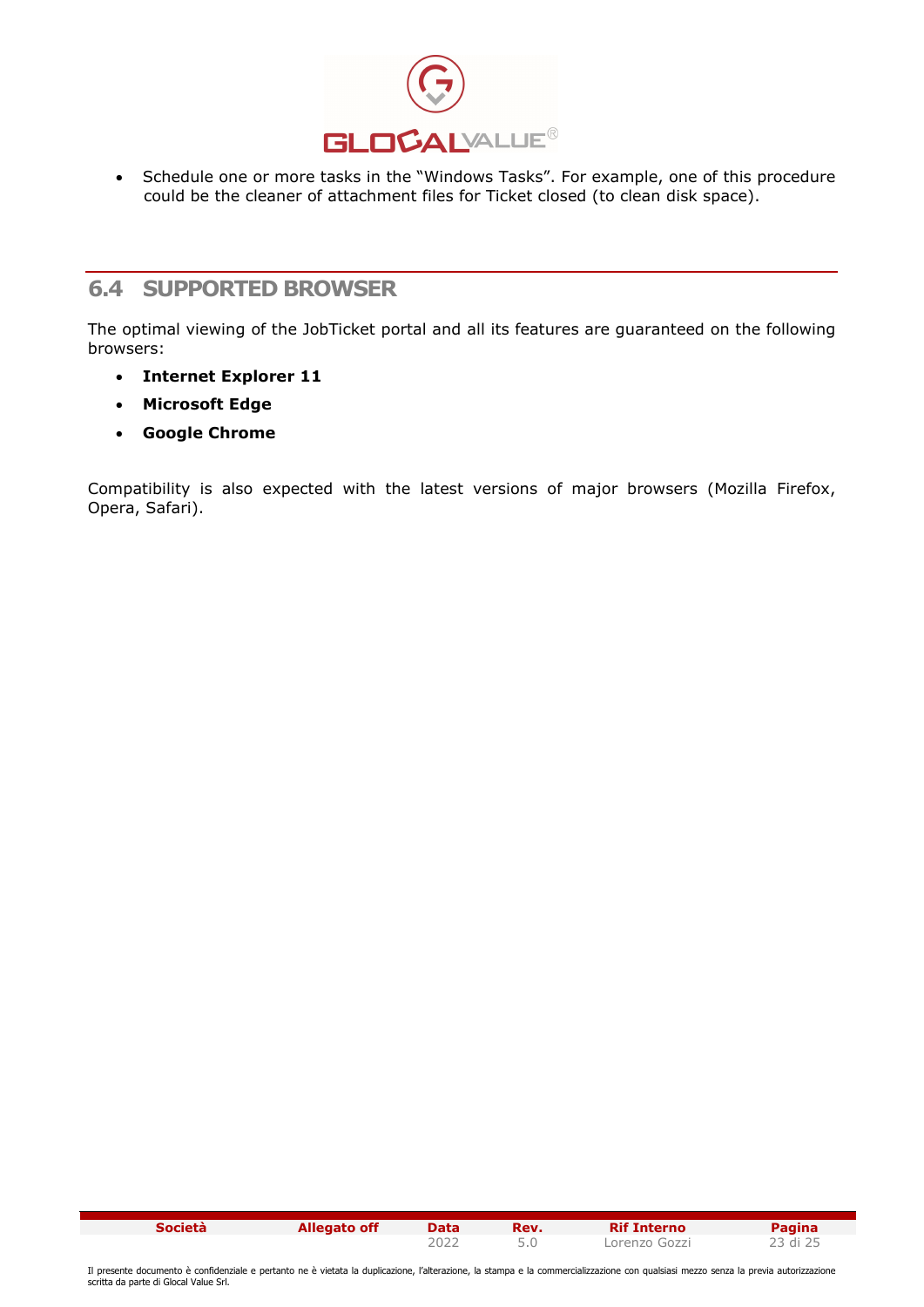

# 7. FUNCTIONALITIES RECAP

| <b>Functionalities</b>                                                                                                         | <b>STANDARD</b> | <b>ADVANCED</b> | <b>OPTIONS</b> |
|--------------------------------------------------------------------------------------------------------------------------------|-----------------|-----------------|----------------|
| Users management and CSV import                                                                                                | X               | X               |                |
| Users role management                                                                                                          | X               | X               |                |
| Company profile management                                                                                                     | X               | X               |                |
| Printing Office management                                                                                                     | X               | X               |                |
| Products management                                                                                                            | X               | X               |                |
| Report                                                                                                                         | X               | X               |                |
| Order composition for Printing Office                                                                                          | X               | X               |                |
| Processing phases management                                                                                                   | X               | X               |                |
| Email notification                                                                                                             | X               | X               |                |
| Quote request management                                                                                                       |                 | X               |                |
| Mandate management                                                                                                             |                 | X               |                |
| Cost centre and commission management                                                                                          |                 | X               |                |
| Report export in CSV and Excel format                                                                                          |                 | X               |                |
| Automatic calculation procedure                                                                                                |                 | X               |                |
| Cost and prices                                                                                                                |                 | X               |                |
| Automatic cancellation of closed tickets files                                                                                 |                 | X               |                |
| Invoice                                                                                                                        |                 | X               |                |
| Printing Office backup                                                                                                         |                 | X               |                |
| Approval Flow                                                                                                                  |                 | X               |                |
| Warehouse Management                                                                                                           |                 | X               |                |
| LDAP Synchronisation                                                                                                           |                 |                 | X              |
| Dynamic products management (business cards,<br>letterhead, labels etc)                                                        |                 |                 | X              |
| [max 5 Products]                                                                                                               |                 |                 |                |
| Accounting Software integration                                                                                                |                 |                 | X              |
| "Library" module to select from file repository the<br>files to be printed, with preview in low resolution not<br>downloadable |                 |                 | X              |
| Additional Companies (beyond 2 default Companies)                                                                              |                 |                 | X              |

**Società Allegato off Data Rev. Rif Interno Pagina**<br>2022 5.0 Lorenzo Gozzi 24 di 25

Lorenzo Gozzi